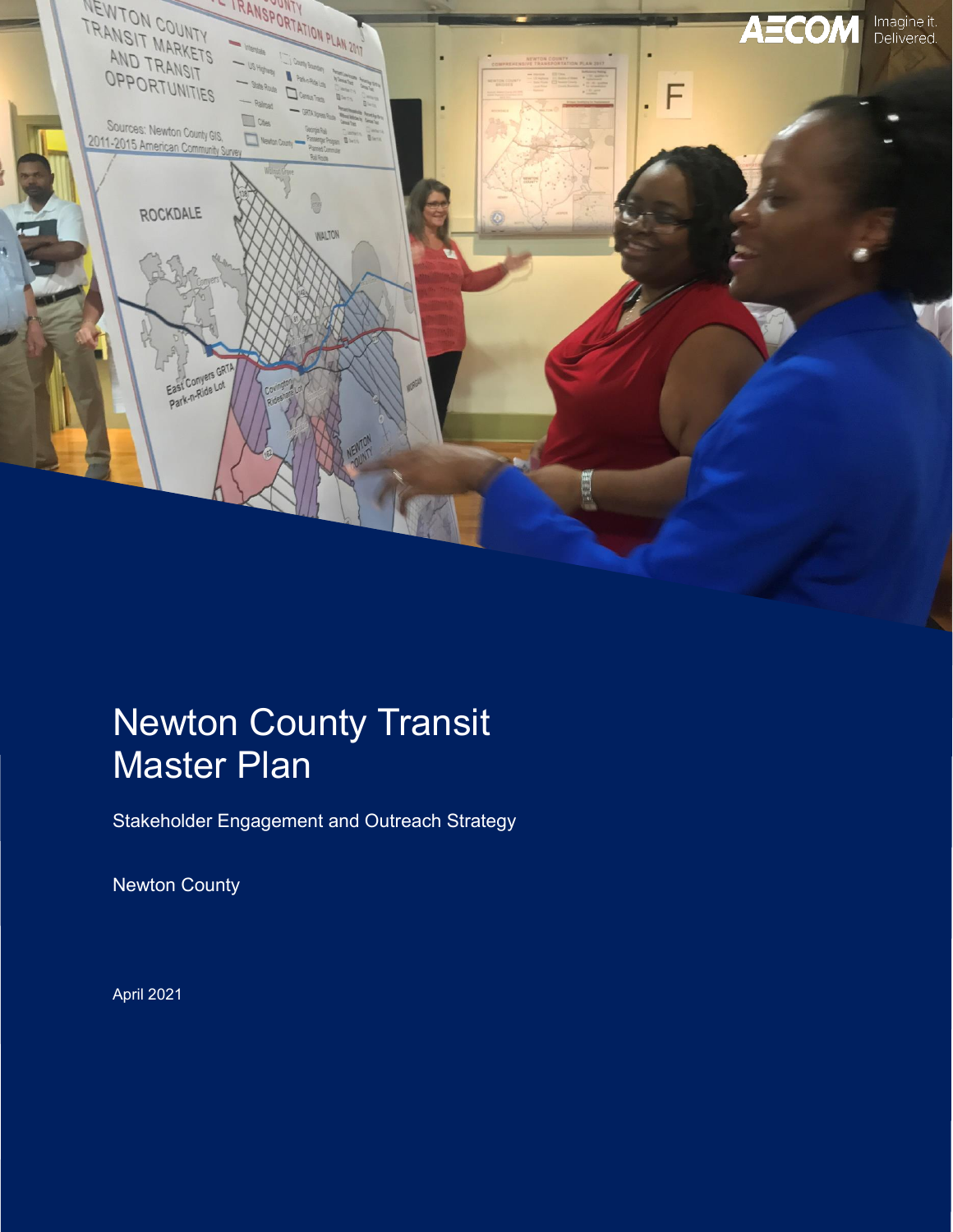|                                            | Stakeholder Engagement and Outreach Strategy Revision Log |                |                                   |                   |                               |  |  |  |  |  |  |
|--------------------------------------------|-----------------------------------------------------------|----------------|-----------------------------------|-------------------|-------------------------------|--|--|--|--|--|--|
| <b>Prepared by</b>                         | <b>Checked by</b>                                         |                | <b>Verified by</b>                |                   | <b>Approved by</b>            |  |  |  |  |  |  |
| <b>Ryan Ellis</b>                          |                                                           | Leslie Langley | Marla Jones-<br>Kennerly          |                   | Scott Brown                   |  |  |  |  |  |  |
| <b>Revision History</b><br><b>Revision</b> | <b>Revision date</b>                                      | <b>Details</b> | <b>Authorized</b>                 | <b>Name</b>       | <b>Position</b>               |  |  |  |  |  |  |
| First Issuance                             | 4-14-2021                                                 |                |                                   | <b>Ryan Ellis</b> | Public<br>Involvement<br>Lead |  |  |  |  |  |  |
|                                            |                                                           |                |                                   |                   |                               |  |  |  |  |  |  |
| Distribution List<br># Hard Copies         | <b>PDF Required</b>                                       |                | <b>Association / Company Name</b> |                   |                               |  |  |  |  |  |  |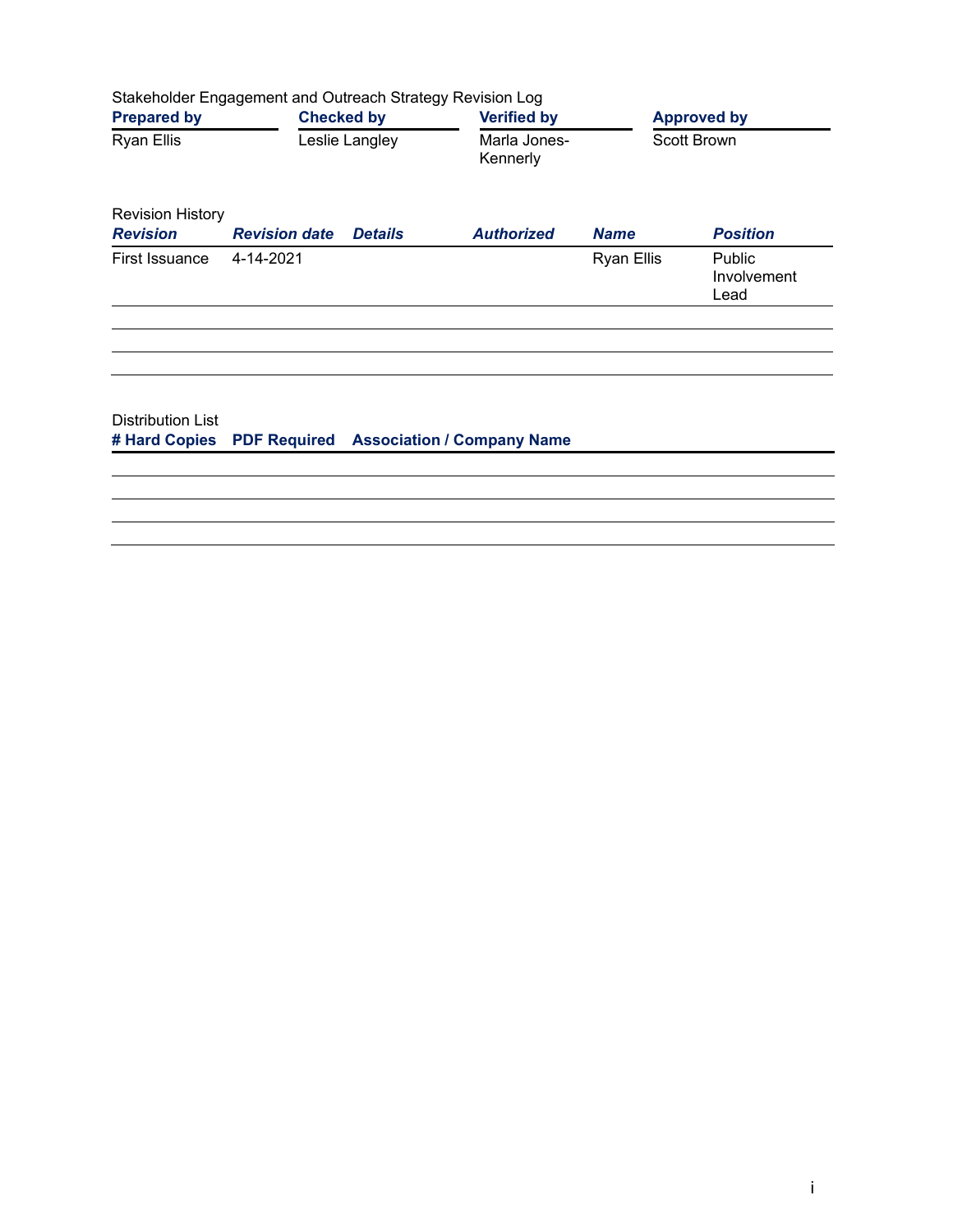Prepared for:



Newton County Newton County Department of Transportation 65 Piper Road Covington, GA 30014

Prepared by:



AECOM 1360 Peachtree Street NE Atlanta, GA 30309 aecom.com

*The preparation of this plan has been financed in part through a grant from the U.S. Department of Transportation, Federal Transit Administration, under the Urban Mass Transportation Act of 1964, as amended, and in part by the taxes of the citizens of Newton County of the State of Georgia.*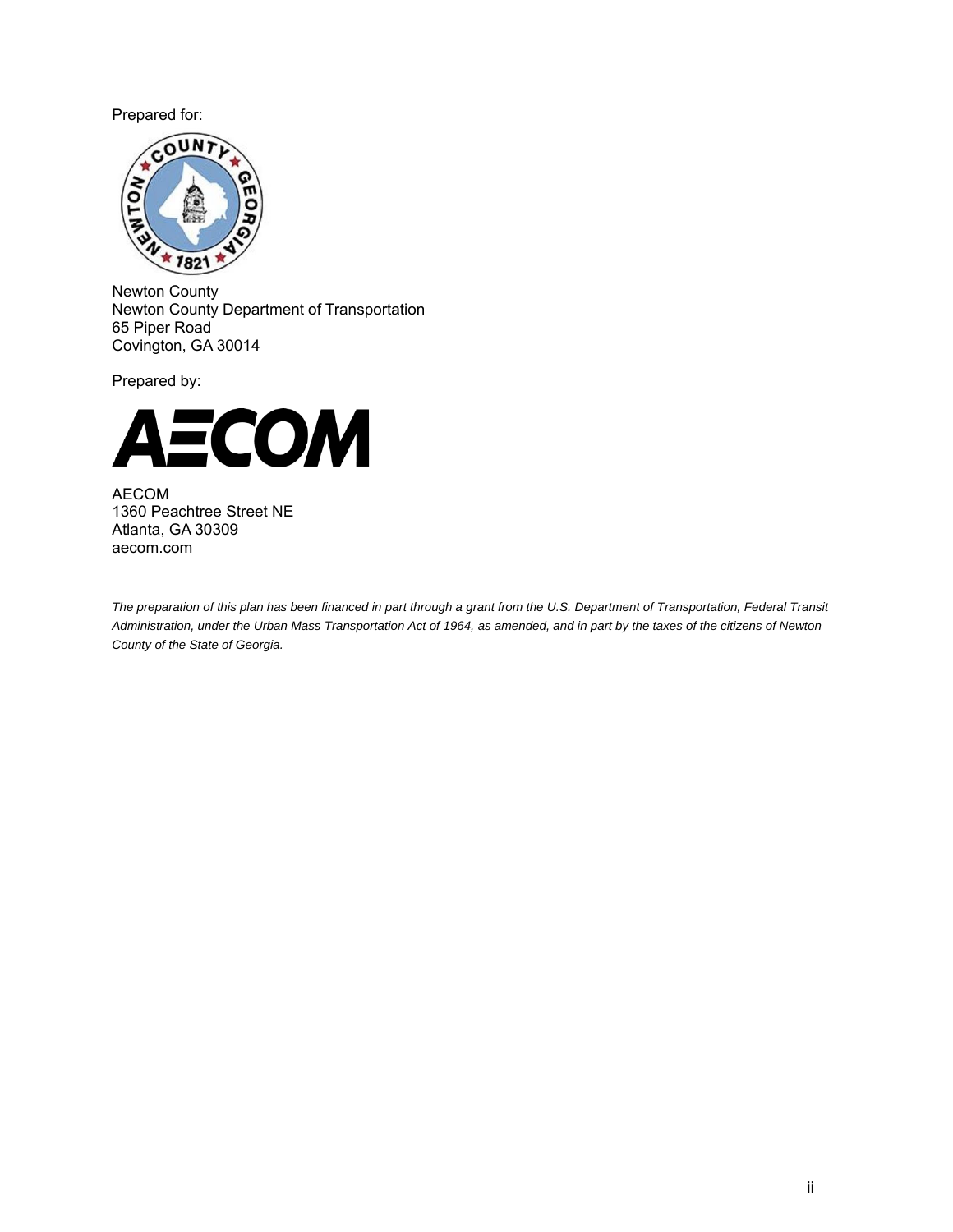## **Table of Contents**

| $\mathbf{1}$ . |                                                                          |  |
|----------------|--------------------------------------------------------------------------|--|
| 1.1            |                                                                          |  |
| 1.2            |                                                                          |  |
| 1.3            |                                                                          |  |
| 2.             |                                                                          |  |
| 2.1            |                                                                          |  |
| 2.2            |                                                                          |  |
| 2.3            |                                                                          |  |
| 2.4            |                                                                          |  |
| 2.5            |                                                                          |  |
| 2.6            |                                                                          |  |
| 2.7            |                                                                          |  |
| 2.8            |                                                                          |  |
| 2.9            |                                                                          |  |
| 2.10           |                                                                          |  |
| 3.             |                                                                          |  |
| 3.1            |                                                                          |  |
| 3.2            |                                                                          |  |
| 3.3            |                                                                          |  |
| 3.4            |                                                                          |  |
|                | Appendix A: Preliminary Schedule of Engagement Events and Activities  11 |  |
|                | Appendix A Preliminary Stakeholder and Technical Committee List  12      |  |
|                |                                                                          |  |

### **Tables**

| Table 1. Potential Community Events for TMP Public Engagement  4 |  |
|------------------------------------------------------------------|--|
|                                                                  |  |
|                                                                  |  |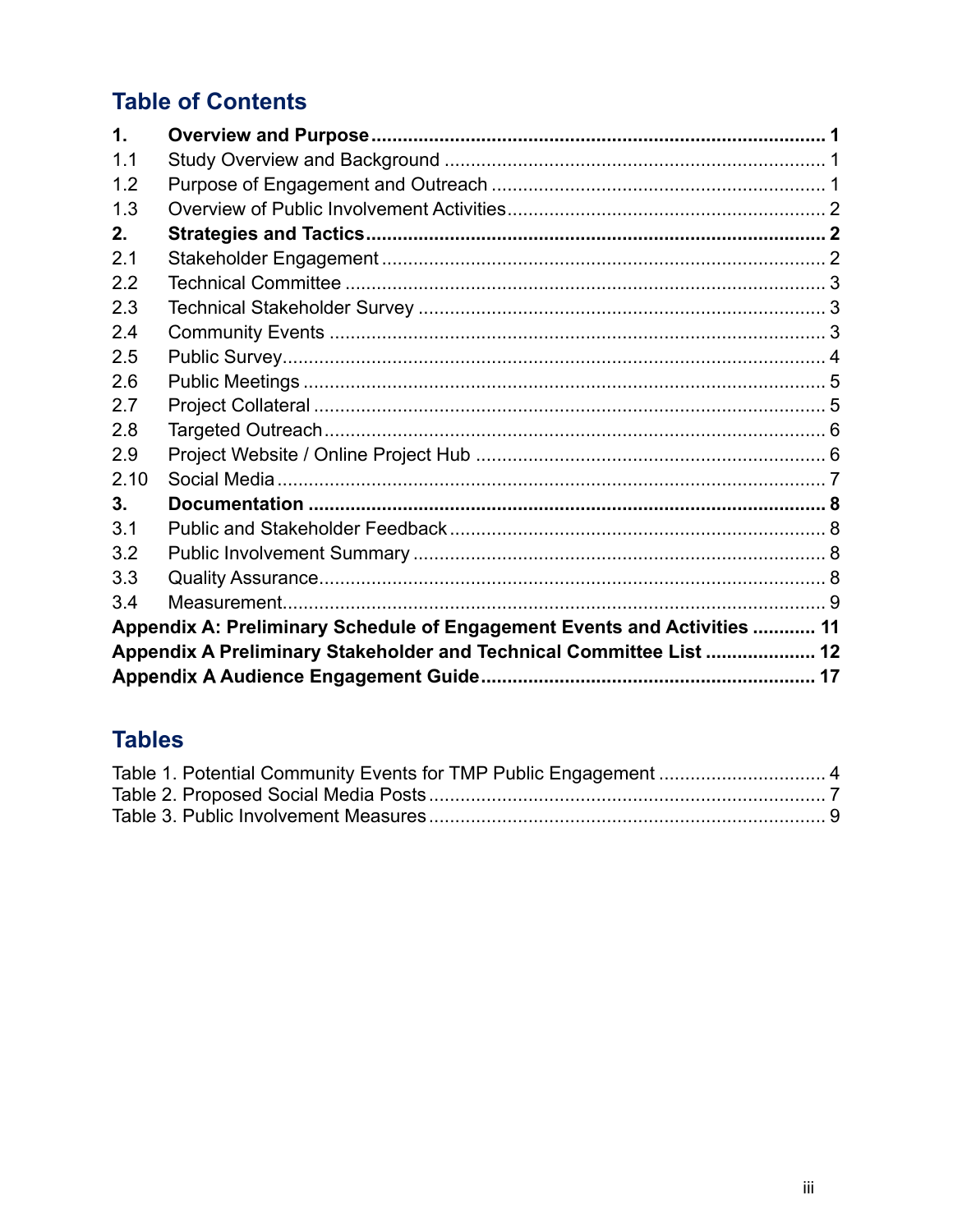# **1. Overview and Purpose**

The purpose of this Stakeholder Engagement and Outreach Strategy is to provide a framework for coordinating public and stakeholder activities, distributing public information, engaging the public and interested parties in the process, and obtaining meaningful input from the community to inform the development of the Newton County Transit Master Plan (TMP). This document describes the strategies to be employed, identifies project stakeholders, and presents a schedule of activities and events where the project team will have a major presence.

While certain processes and guidelines are provided in this document, it is considered a "living" document that will likely be updated and amended over the course of the TMP process. Outreach strategies employed may require adjustment throughout the course of the project to accommodate the frequently evolving public health and safety requirements of the COVID-19 pandemic. All outreach activities will be designed to follow CDC guidance on COVID-19 best practices while continuing to allow for meaningful public engagement.

New versions of this document will be logged in the version control log that appears on page iii of this document.

#### 1.1 Study Overview and Background

Newton County and the cities within Newton County, through funding from the Atlanta Regional Commission (ARC), have undertaken the Newton County Transit Master Plan. The goal of this plan is to assist Newton County and its municipalities by clearly defining countywide goals, needs, and priorities and establishing a framework for a successful local transit program.

The TMP will result in an overarching, coarse-grained transit vision for Newton County and its municipalities. At a high level, this vision will delineate the desired types, general intensities, and general location of economic and residential development. The TMP will recommend potential future transit funding scenarios. Each scenario will assign transit modes and priorities to corridors, identify capital investments, and establish state and local government policies and regulatory actions necessary to guide transit investments.

### 1.2 Purpose of Engagement and Outreach

Connecting with stakeholders and the public early in the process and supplying a continual stream of accurate information are essential to the project's success. Inviting participation in the process is also critical for collecting input on local issues that would impact the plan and development and evaluation of potential transit strategies. As such, stakeholders and the public must be offered the mechanisms to communicate their perceptions, opinions, and ideas on transit service needs and desired services throughout the process.

All engagement and outreach activities will be crafted with the following goals in mind: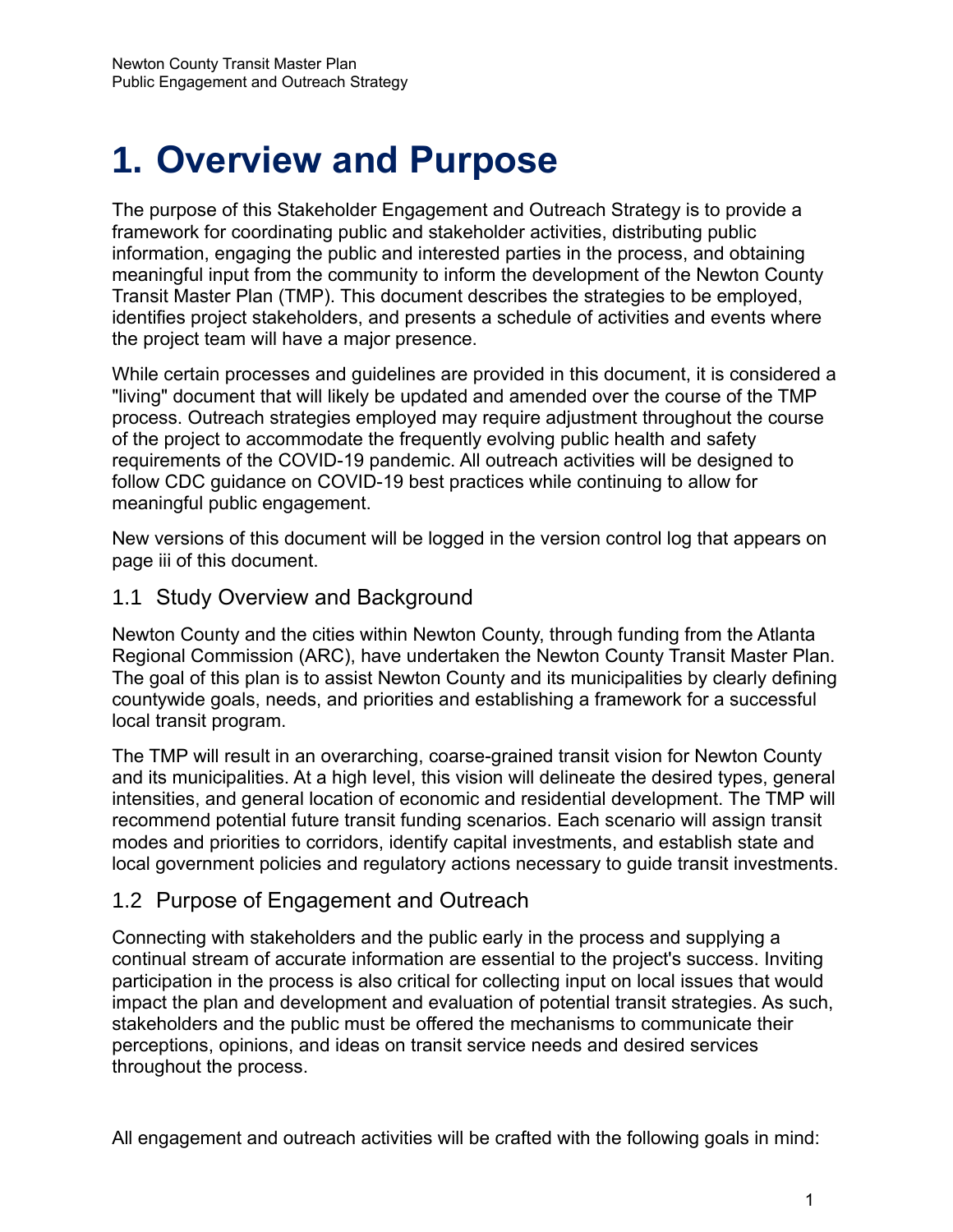- Educating the public and stakeholders on public transit, service types, funding opportunities throughout the study process, and findings; and
- Creating opportunities for meaningful public engagement in establishing a vision for transit in Newton County.
- 1.3 Overview of Public Involvement Activities

The following public involvement strategies will be conducted for the project and are addressed in this document:

- Stakeholder committee meetings
- Project presence at community events
- Public survey and intercepts
- Public meetings
- Targeted outreach to underserved communities and individuals
- Development of project communication materials
- Development and maintenance of an online engagement platform (doubles as project website)
- Strategic use of social media for project promotion and engagement

# **2. Strategies and Tactics**

The project team will utilize various methods to ensure all interested and impacted parties have the opportunity to provide input/comment on the process and be made aware of TMP developments. The methods to accomplish these goals include:

- Holding public meetings at convenient and accessible locations and times;
- Utilizing visual presentations when feasible to present plans and TMP findings;
- Making public information available in electronically accessible formats to maximize the opportunity for public review beyond in-person public meetings; and
- Facilitating a multi-faceted and equitable public outreach process to receive public input.

The following sections describe the tasks that will be carried out throughout the stakeholder and public engagement phase of the project. Activities will be planned with the project schedule in mind to allow for early and continuous information dissemination and opportunities for input at critical milestones. A tentative schedule for public engagement activities is included in Error! Reference source not found.**.**

### 2.1 Stakeholder Engagement

The project team will identify and engage with key stakeholders in the county to inform them of the TMP and provide opportunity for input throughout the process by inviting them to participate in activities, such as project surveys, polls, public meetings, etc. An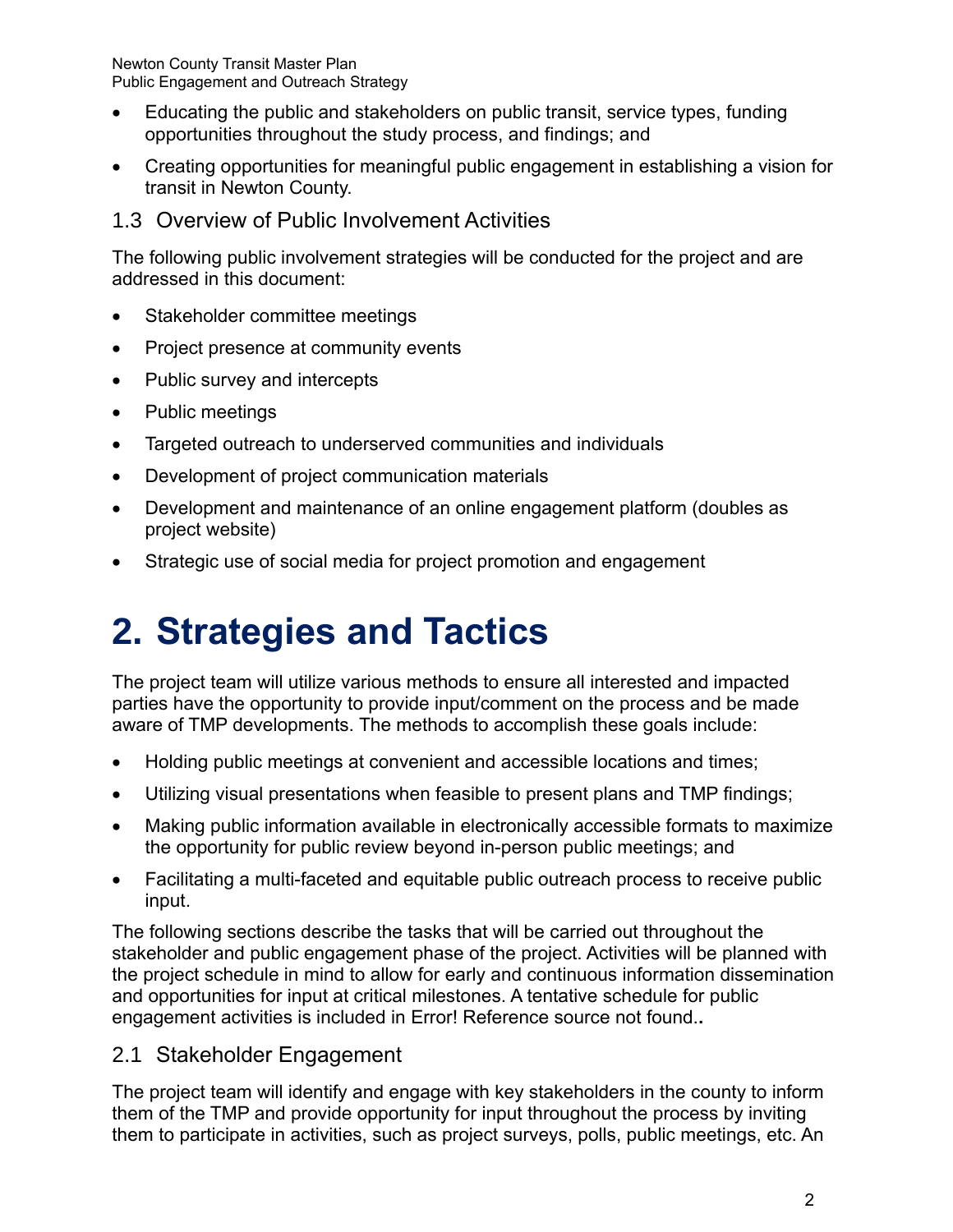initial list of stakeholders and contact information is provided in Error! Reference source n ot found.. The list includes elected officials, neighborhood associations, transportation providers, community organizations, advocacy groups, and business interests. Additionally, Error! Reference source not found. provides a proposed list of o rganizations that will be invited to participate in a technical capacity to help guide the TMP development as described in **Section [2.2](#page-6-0)**.

Given the varying levels of interest and ability of a stakeholder to participate in the yearlong TMP process, initial outreach to stakeholders will present multiple options for engagement in the process. In turn, an audience engagement guide is provided in Error! R eference source not found. and provides proposed goals, strategies, tactics, tools, and outreach methods.

### <span id="page-6-0"></span>2.2 Technical Committee

The Technical Committee will consist of Newton County staff representatives, local and regional governments, and regional transportations partners to provide policy guidance and general oversight to the project. The committee will remain fully engaged through ongoing communications in which to provide project progress related to issues, recommendations, and decisions. Briefings to the Technical Committee will be held at project milestones, a minimum of three times, ahead of public meetings to gather input. These milestones will occur in alignment with the Current and Future Conditions Analysis, Transit Service Needs, and Market Analysis, and when draft Service Strategies, Investment Scenarios, and TMP recommendations are made.

Technical Committee meetings will take place as a live virtual event or in-person with appropriate COVID-19 precautions in place.

### 2.3 Technical Stakeholder Survey

In late March, the project team will reach out to technical stakeholders to inform them of the TMP process and invite them to participate in the Technical Stakeholder Survey. The survey will be completed via an online platform. The survey will allow the stakeholders to provide early feedback on their organization's future development and employment plans, perceived community transit needs, and desired TMP outcomes. Survey responses will provide invaluable knowledge that will support all future stages of the TMP process.

Following the survey, stakeholders will be asked if they would like to continue their participation in the TMP process by participating in a one-on-one interview with the project team and/or participating in the Technical Committee on an ongoing basis. Oneon-one interviews will be performed via telephone and/or email and provide the opportunity to follow up to survey responses and can offer deep insight for the project team into specific issues in the community. The Technical Committee will provide an ongoing forum for interested stakeholders to stay updated and provide input throughout all stages of the TMP process.

### 2.4 Community Events

If permitted under COVID-19 response guidelines, the project will participate in a maximum of six local, community-based events within local cities and unincorporated subareas of Newton County. While attending community events, the team will set up a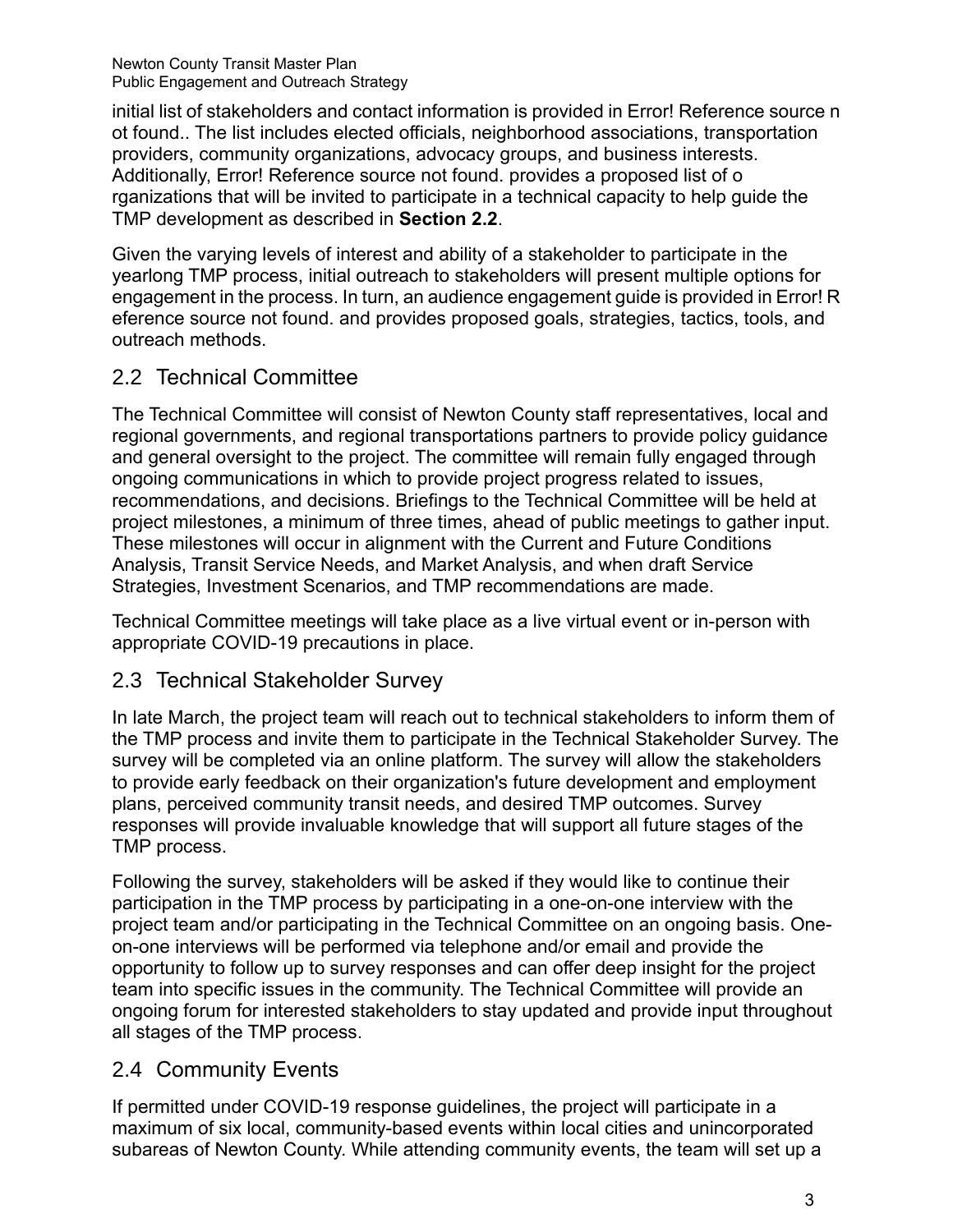booth or tent with displays of the project, distribute project information/literature, and collect feedback via surveys and comment cards.

An initial list of potential local community events is provided in **[Table 1](#page-7-0)**.

<span id="page-7-0"></span>

| Table 1. Potential Community Events for TMP Public Engagement                |                                |                                                          |  |  |  |  |  |  |  |
|------------------------------------------------------------------------------|--------------------------------|----------------------------------------------------------|--|--|--|--|--|--|--|
| <b>Event Name</b>                                                            | Date / Time                    | <b>Location</b>                                          |  |  |  |  |  |  |  |
| <b>Oxford Farmers Market</b>                                                 | Every Thursday 12 PM-8 PM      | 915 Emory Street,<br>Oxford, GA                          |  |  |  |  |  |  |  |
| Newton County Back to School<br>Bash                                         | July 27, 2021 11AM - 1 PM      | Denny Dobbs Park<br>6244 Hwy 212,<br>North Covington, GA |  |  |  |  |  |  |  |
| Newton County Food and Film at Friday evenings, third Friday of<br>the Field | the month May - October        | Legion Field<br>3173 Mill St NE,<br>Covington, GA        |  |  |  |  |  |  |  |
| <b>Newton County Farmers Market</b>                                          | Tuesdays 4-7 PM, May - October | Denny Dobbs Park<br>6244 Hwy 212,<br>North Covington, GA |  |  |  |  |  |  |  |
| Covington Newton Chamber of<br><b>Commerce Lunch Link Series</b>             | Monthly                        | Varies                                                   |  |  |  |  |  |  |  |
| Covington Newton Chamber of<br><b>Commerce Coffee Calls Series</b>           | Monthly                        | Varies                                                   |  |  |  |  |  |  |  |
| Covington Century Bike Ride                                                  | July 31, 2021                  | <b>Oxford College</b><br>810 Wesley,<br>Oxford, GA 30054 |  |  |  |  |  |  |  |
| <b>Covington Fall Festival</b>                                               | Fall 2021 (Exact Date TBD)     | 6185 Turner Lake Rd NW,<br>Covington, GA                 |  |  |  |  |  |  |  |

Should the public health response to the COVID-19 pandemic deter in-person activities, online outreach may be conducted through the use of virtual meeting platforms, social media, and the development of online materials to be shared by community partners. The project team will work with community and organization leaders throughout the process to develop a schedule of community events and to coordinate logistics.

#### 2.5 Public Survey

A public survey will be designed to inform the planning process and help craft Newton County's transit vision. The survey will utilize an online platform but may also include a paper format to accommodate a wider audience. Materials will be finalized in March 2021 and distributed during a proposed three-week survey period alongside project information to inform the general public of the project and solicit meaningful input early in the process.

The survey will aim to reach a large audience through:

- Distribution to city halls and government administrative buildings for their visitors through coordination with Newton County and its municipalities;
- Distribution to stakeholders via email and at Technical Committee meetings, stakeholders will be encouraged to pass along materials to their constituents and other interested parties;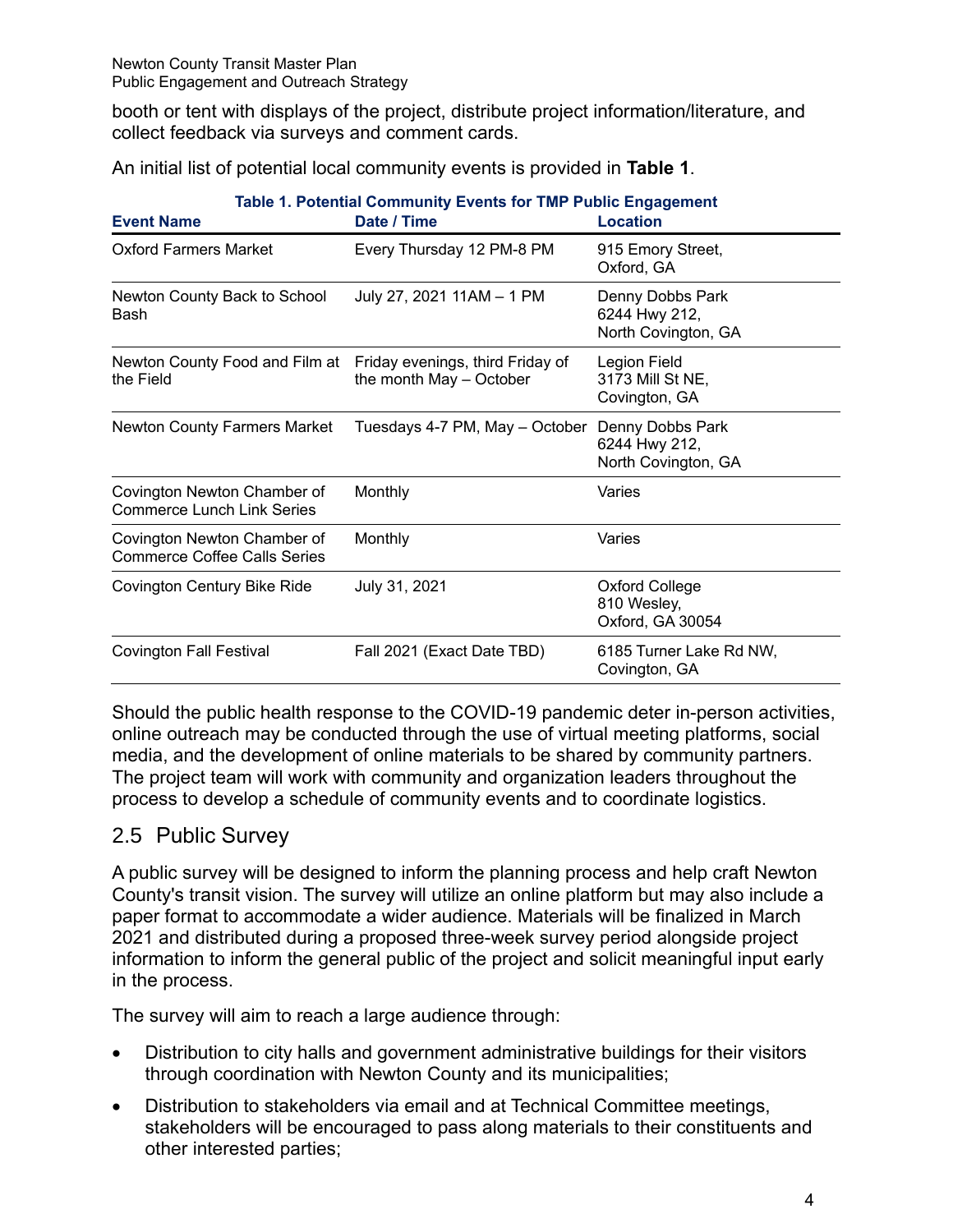- Posting to project website;
- Posting to Newton County social media channels;
- Leveraging geo-fenced social media ads on platforms like Facebook and Twitter;
- Distribution of yard signs in the community;
- Sharing with participants through community groups; and
- Partnering with the Covington / Newton County Chamber of Commerce to have the survey distributed to the Newton County workforce.

The public survey will include multiple choice and free-response answers to gauge experiences with, and opinions of public transit. Seeking input on the characteristics that respondents would value in a local transit system, the survey will also ask about their general travel behaviors inclusive of non-transit modes. Survey questions will be limited to two pages in length. Basic demographic questions including zip code, age group, gender, race, and household income will be asked to ensure that responses are received from a wide variety of audiences.

#### 2.6 Public Meetings

Three public meetings will take place at key stages throughout the TMP process, including the Current and Future Conditions Analysis, Transit Service Needs and Market Analysis, and Draft Transit Master Plan inclusive of Service Strategies and Investment Scenarios.

These public meetings will inform the public and interested groups about the efforts to develop the TMP by noting the planning process, opportunities and challenges for transit development in the county, and provide attendees with an opportunity to identify current needs and to provide a forum for feedback. Public meetings may be scheduled on weekday evenings between Tuesday and Thursday for up to two hours. Meetings may be held virtually or in-person with appropriate COVID-19 precautions. All materials presented at in-person events will also be made available via the project website, along with the ability to provide comment.

Notice of public meetings will be posted on the project website three weeks prior to the meeting date, and they will also be advertised via major local media outlets in Newton County. Social media posts will be coordinated with Newton County's Communication Department to be published starting three weeks prior to the meeting date, as well as the day of the meeting.

### 2.7 Project Collateral

The following project collateral will support public meetings:

- One-page briefing handout/Fact Sheet
- Comment card
- Project boards and visuals

Meeting materials will be posted to the project website, and a public meeting synopsis including summary of comments received will be prepared and submitted to Newton County within two business days following the meeting. Should an in-person event be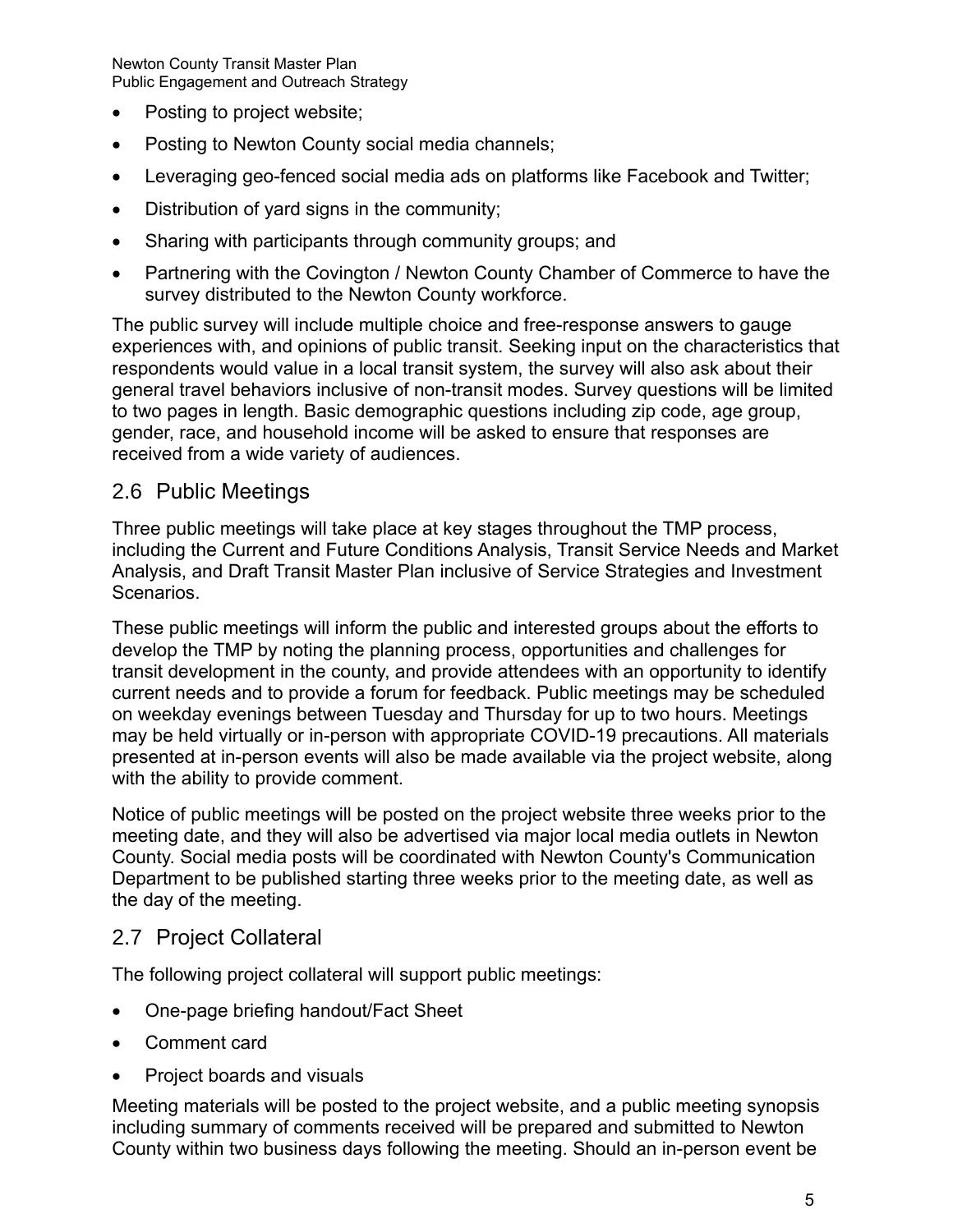replaced with a virtual meeting, a web-based comment form, along with other materials as deemed appropriate, will be created to facilitate meeting input and feedback.

### 2.8 Targeted Outreach

Providing meaningful input opportunities is a key goal of this Stakeholder Engagement and Outreach Strategy.

Federal directives concerning Environmental Justice (EJ), Limited English Proficiency (LEP), and Americans with Disabilities Act (ADA) populations are intended to increase access into the decision-making process for all citizens regardless of income, race, ethnicity, English-speaking ability, or physical ability. To further the goals of these directives, specific outreach techniques geared toward the equal education and involvement of the county's diverse populations will be implemented as a key part of the public involvement strategy for the project.

Early analysis from the most recently available U.S. Census American Community Survey data has shown that approximately 6% of the county population speaks a language other than English at home. Within this population, the dominant language is Spanish, with approximately 4% of all Newton County residents speaking Spanish at home. Additional analysis will include identification of EJ, LEP, and ADA communities based on U.S. Census data, consultation with area stakeholders, and other sources of demographic information.

Outreach to these areas will include the general public outreach strategies described in this document and will also be supported by the following specific outreach efforts:

- Conducting stakeholder meetings, if necessary, with leaders, major service providers, and/or those who come into close contact with members of targeted communities;
- Providing translation services for key collateral material and interpretation services for LEP and hearing-impaired communities at public information open houses and stakeholder meetings if necessary; and
- Distributing project information at places of worship, civic and social organizations, and community centers that serve members of targeted communities.

Initial stakeholders identified include representatives from National Action Network Newton Chapter, Springfield Baptist Church, Unidos Latinos, Garden of Gethsemane Homeless Family Community Housing, Inc. as noted in Error! Reference source not f ound..

All public and stakeholder meeting locations will be ADA compliant and accessible by all attendees.

### 2.9 Project Website / Online Project Hub

The project team will utilize an online engagement platform to serve as a central online project hub (project website) for both project information and virtual input opportunities. Information on the process, schedule, link to survey, draft and final deliverables, and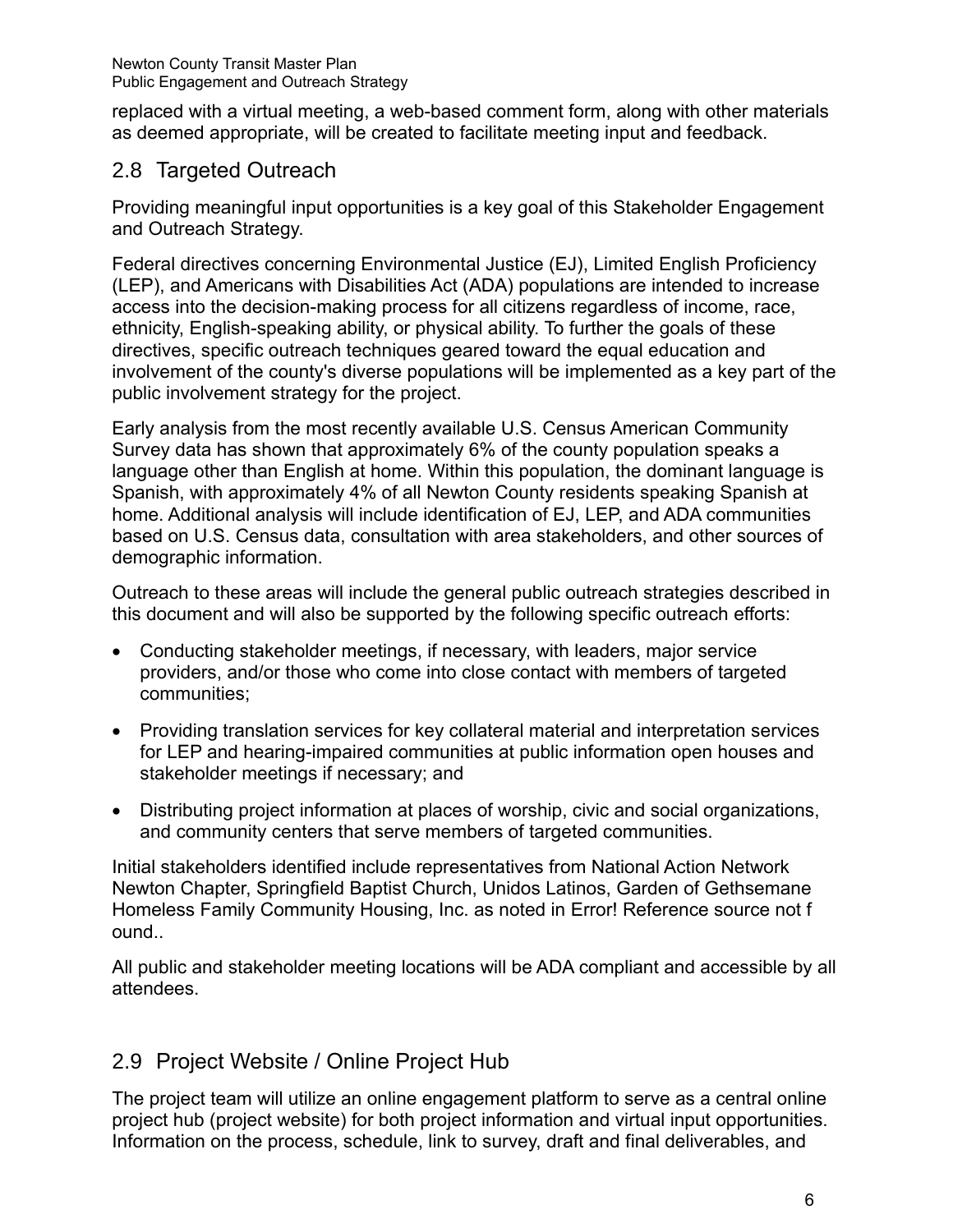opportunities for engagement will be readily accessible at all times throughout plan development via this site. The site will also provide educational materials, as determined appropriate, to help inform community members about considerations and opportunities related to transit planning with the goal of facilitating informed participation in the planning process.

The website will go live, upon approval, in March 2020 and be updated after every project milestone, and prior to all public meetings. Access to the site will be available as a link through Newton County's main website and will also be distributed to Newton County municipalities for posting to their respective websites.

#### 2.10 Social Media

In addition to the website, the project will capitalize on Newton County's use of social media tools such as Facebook and Twitter. The project team will draft project-related social media content, and work with the Newton County Public Information Office to disperse the information. Content displayed on social media will include the project fact sheet and FAQs, public meeting notices and displays, and notification of the project meeting key milestones. Posts will be designed to share frequent reminders of the project and keep the TMP on Newton County residents' minds.

Table 2 provides a summary of proposed social media posts, and anticipated schedule. The project team will work with Newton County to craft additional information as needed.

**Table 2. Proposed Social Media Posts**

| <b>Date</b>      | <b>Social Media Posts</b>                                                                                                                                                                                                              |  |  |  |  |  |
|------------------|----------------------------------------------------------------------------------------------------------------------------------------------------------------------------------------------------------------------------------------|--|--|--|--|--|
| April 2021       | <b>Post 1:</b> Introduce the project to the public and establish the online project hub<br>(with link) as the place to find out more about it.<br><b>Post 2:</b> Introduce the public survey and provide a link for viewers to provide |  |  |  |  |  |
|                  | feedback on transit needs.                                                                                                                                                                                                             |  |  |  |  |  |
| April 2021       | <b>Post 1:</b> Reminder of public survey efforts (include link) and provide early findings<br>from Existing Conditions Analysis.                                                                                                       |  |  |  |  |  |
|                  | Post 2: Announce first public meeting to come in May, including ways to provide<br>input for those who are unable to physically attend.                                                                                                |  |  |  |  |  |
| May 2021         | <b>Post 1:</b> Day-of reminder of the public meeting.                                                                                                                                                                                  |  |  |  |  |  |
|                  | Post 2: Recap of the public meeting, and link to the website with meeting<br>materials.                                                                                                                                                |  |  |  |  |  |
| June 2021        | <b>Post 1:</b> Share Countywide Transit Vision and invite viewers to visit the project<br>website for more information.                                                                                                                |  |  |  |  |  |
|                  | <b>Post 2:</b> Announce second public meeting to come in July, including ways to<br>provide input for those who are unable to physically attend.                                                                                       |  |  |  |  |  |
| <b>July 2021</b> | Post 1: Day-of reminder of the public meeting.<br><b>Post 2:</b> Recap of the public meeting, and link to the website with meeting materials<br>on transit needs.                                                                      |  |  |  |  |  |
| August 2021      | <b>Post:</b> Share early findings of the plan or fun facts about transit; invite viewers to<br>visit the project website for more information.                                                                                         |  |  |  |  |  |
| September 2021   | <b>Post:</b> Share early findings of the plan or fun facts about transit; invite viewers to<br>visit the project website for more information.                                                                                         |  |  |  |  |  |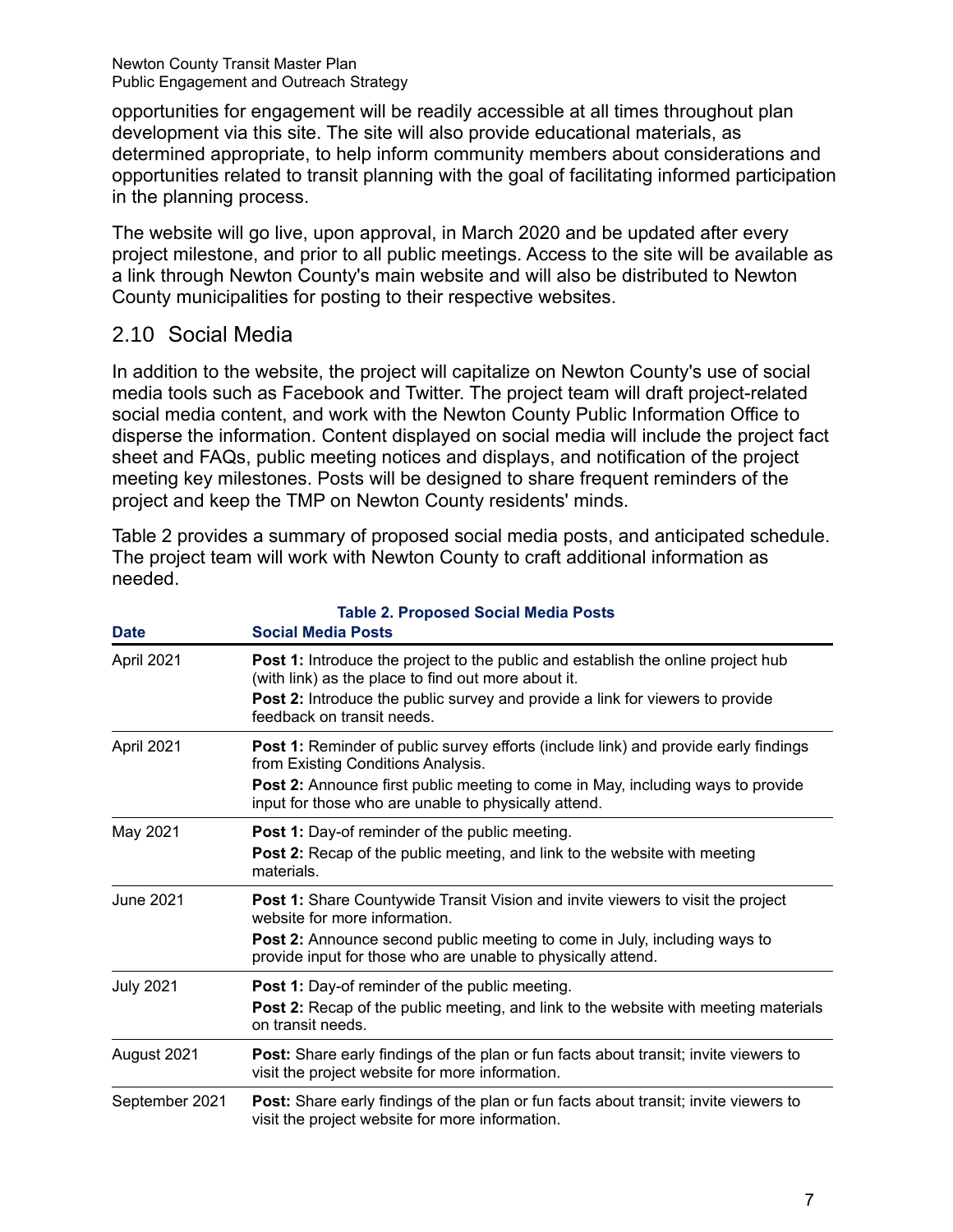| <b>Date</b>   | <b>Social Media Posts</b>                                                                                                                                                                                |
|---------------|----------------------------------------------------------------------------------------------------------------------------------------------------------------------------------------------------------|
| October 2021  | <b>Post:</b> Announce third public meeting to come in November, including ways to<br>provide input for those who are unable to physically attend.                                                        |
| November 2021 | <b>Post 1:</b> Day-of reminder of the public meeting.<br><b>Post 2:</b> Recap of the public meeting, and link to the website with meeting materials<br>on transit needs.                                 |
| January 2022  | <b>Post 1:</b> Notice of board review of TMP and availability of final plan on online<br>project hub.<br>Post 2: Announce approval of TMP by Board and availability of final plan on<br>project website. |

# **3. Documentation**

#### 3.1 Public and Stakeholder Feedback

Soliciting meaningful feedback throughout the process from the community and stakeholders is essential to the development of the project. Following each public forum and event or through any data collection tool where feedback is collected, it is imperative that the project team capture feedback via a clear and concise summary report. It is also important that if a response from Newton County is warranted, that the feedback or concern be identified in the summary report so that Newton County can respond accordingly.

#### 3.2 Public Involvement Summary

Throughout the public involvement process, survey responses and comments will be reviewed, recorded, and summarized for the final report. Acknowledgments and responses to individual questions and comments will be prepared by the project team in coordination with Newton County and provided at the end of the study process.

Following outreach activities and stakeholder engagement, documentation of activities will involve a summary of activities, including all comments and feedback received from the public agencies and stakeholders. These will be included in the final TMP. The final TMP will include a public involvement chapter summarizing all public outreach and stakeholder coordination feedback, highlighting the influence on the project development process and plan recommendations. Additionally, an appendix to the final TMP will provide full documentation of all outreach activities, comments, and feedback.

### 3.3 Quality Assurance

Accuracy and consistency of messaging will be important in building trust with those groups and individuals impacted by the project. To reduce the likelihood of errors in materials and messaging, in accordance with AECOM's quality management system, deliverables produced for the project must undergo an internal review and external review conducted by a subject matter expert prior to submission to the client. Additionally, before in-person or virtual meetings, a dry run will be scheduled approximately three days prior to the scheduled event.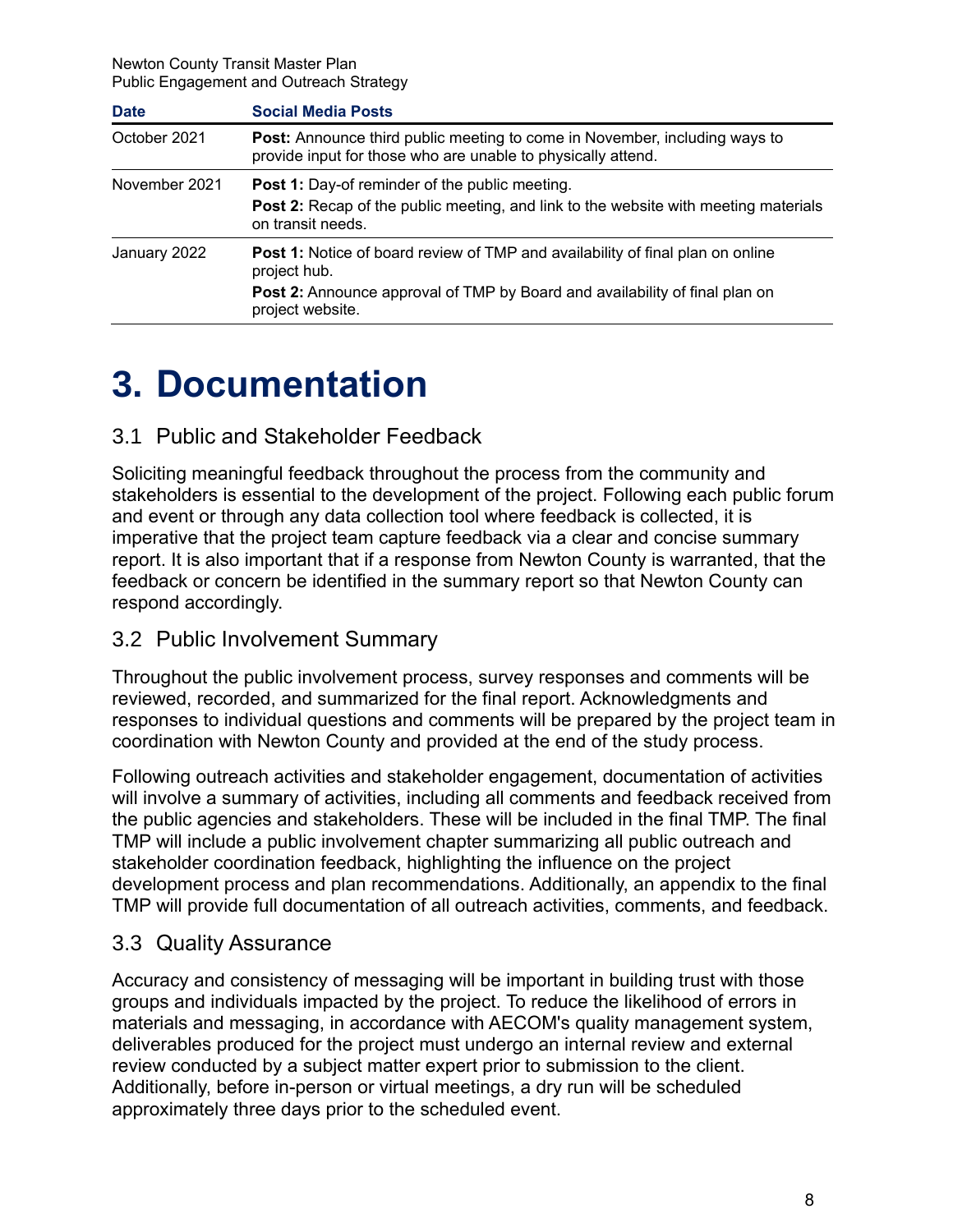Project staff will record, transcribe, and document questions/comments received for each meeting. Recordings may be additionally transcribed for the purposes of posting to the TMP website.

### 3.4 Measurement

Both quantitative and qualitative measures will be used to evaluate the public involvement activities implemented for the project. Quantitative measures are useful in providing information concerning the type and level of engagement. Qualitative measures are useful in determining the level of educational value of the activities, Plan sentiment, awareness raised, and input received on the TMP. This information will be used to systematically monitor public involvement tools and update the process accordingly to maximize benefit and effectiveness.

Table 3 below lists the quantitative and qualitative measures that will be used to evaluate the strategies outlined in the PIP.

| <b>Strategy</b>                                          | <b>Table 3. Public Involvement Measures</b><br><b>Performance Measure</b>                                                                                                                                                                                                                                                                                                                                                  |
|----------------------------------------------------------|----------------------------------------------------------------------------------------------------------------------------------------------------------------------------------------------------------------------------------------------------------------------------------------------------------------------------------------------------------------------------------------------------------------------------|
| <b>Agency Partners</b><br>and Community<br>Organizations | Number and variety of outreach engagements to existing community,<br>$\bullet$<br>social, faith-based, and ethnic groups to advertise virtual open<br>house/events and distribute project materials<br>Number of agencies contacted<br>$\bullet$<br>Degree of participation of members through distribution of project<br>٠<br>materials<br>Number of Translation of key documents into non-English languages<br>$\bullet$ |
| In-Person/Virtual<br>Open House/Virtual<br>Meetings      | Range of advertising methods<br>$\bullet$<br>Number of interactions or visits to Plan website<br>$\bullet$<br>Number of attendees during meetings<br>$\bullet$<br>Number of comments and questions received<br>٠<br>Number of comments in support, opposed, or conditional<br>٠<br>Volume of feedback on received via virtual platforms, presentation of<br>materials                                                      |
| Documents and<br>Informational<br><b>Materials</b>       | Number of fact sheets distributed<br>٠<br>Number of documents translated into non-English languages<br>٠<br>Number of translation instances<br>$\bullet$<br>Volume of feedback on quality of graphics/clarity of material presented<br>$\bullet$                                                                                                                                                                           |
| <b>Media Relations</b>                                   | Number of press releases picked up<br>٠<br>Number of earned media stories<br>$\bullet$<br>Reach of articles<br>$\bullet$<br>Number of Social media mentions by media outlets<br>٠                                                                                                                                                                                                                                          |
| Portable<br>Informational<br><b>Displays</b>             | Number of displays placed<br>٠<br>Diversity of location<br>$\bullet$                                                                                                                                                                                                                                                                                                                                                       |
| <b>Public Comment</b>                                    | Percent of commenters receiving an official response<br>٠<br>Level of project support (for, against, conditional, uncommitted)<br>$\bullet$                                                                                                                                                                                                                                                                                |
| Social Media                                             | Number of social media posts<br>$\bullet$<br>Engagement of social media posts and comparison to average Newton<br>County posts                                                                                                                                                                                                                                                                                             |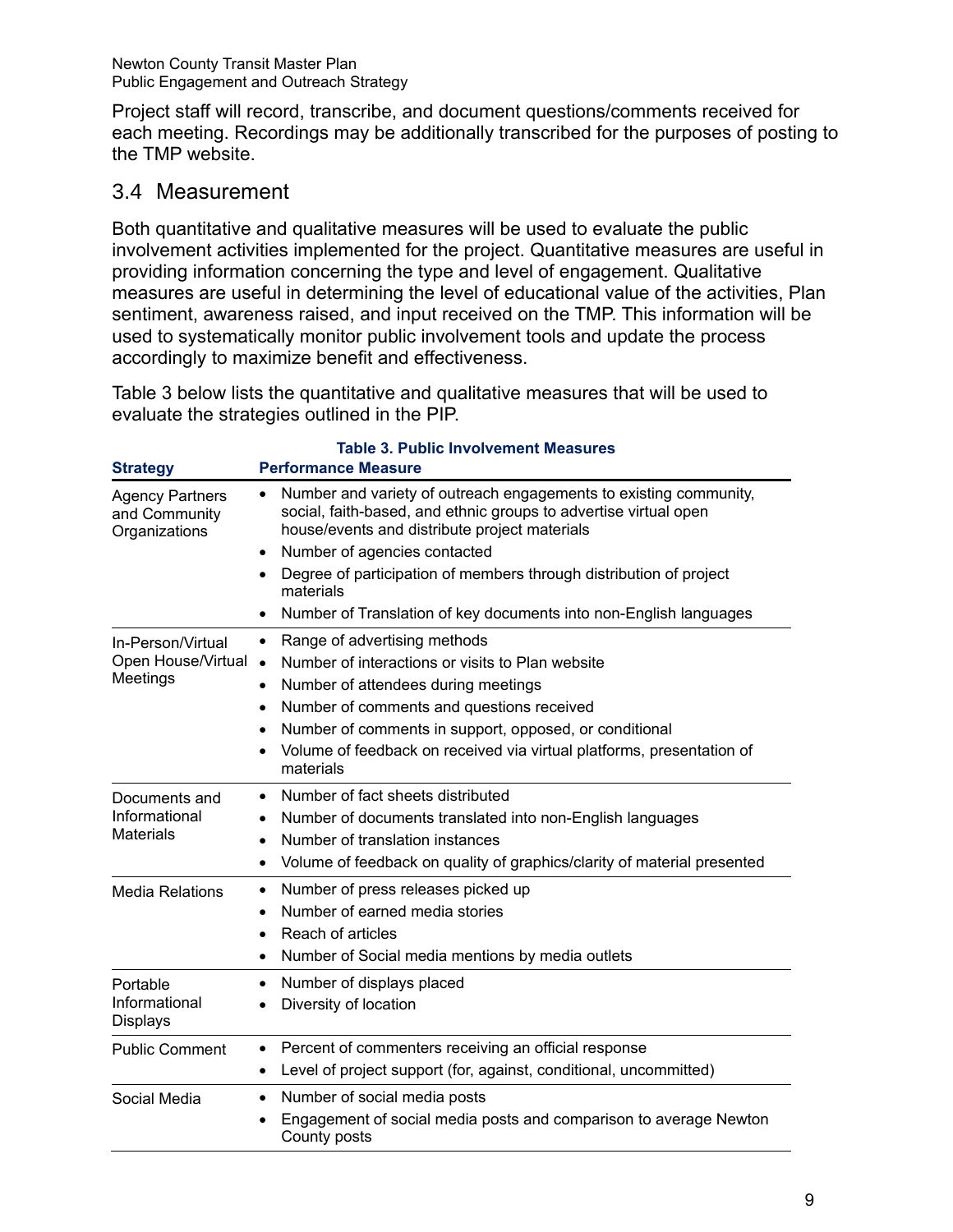| • Number of visits to website<br>Website (TMP<br>Project Page)<br>Number of comments submitted via website<br>$\bullet$<br>• Participation in integrated input tools<br>• Volume of feedback on quality of graphics/clarity on material presented | <b>Strategy</b> | <b>Performance Measure</b> |
|---------------------------------------------------------------------------------------------------------------------------------------------------------------------------------------------------------------------------------------------------|-----------------|----------------------------|
|                                                                                                                                                                                                                                                   |                 | and website ease of use    |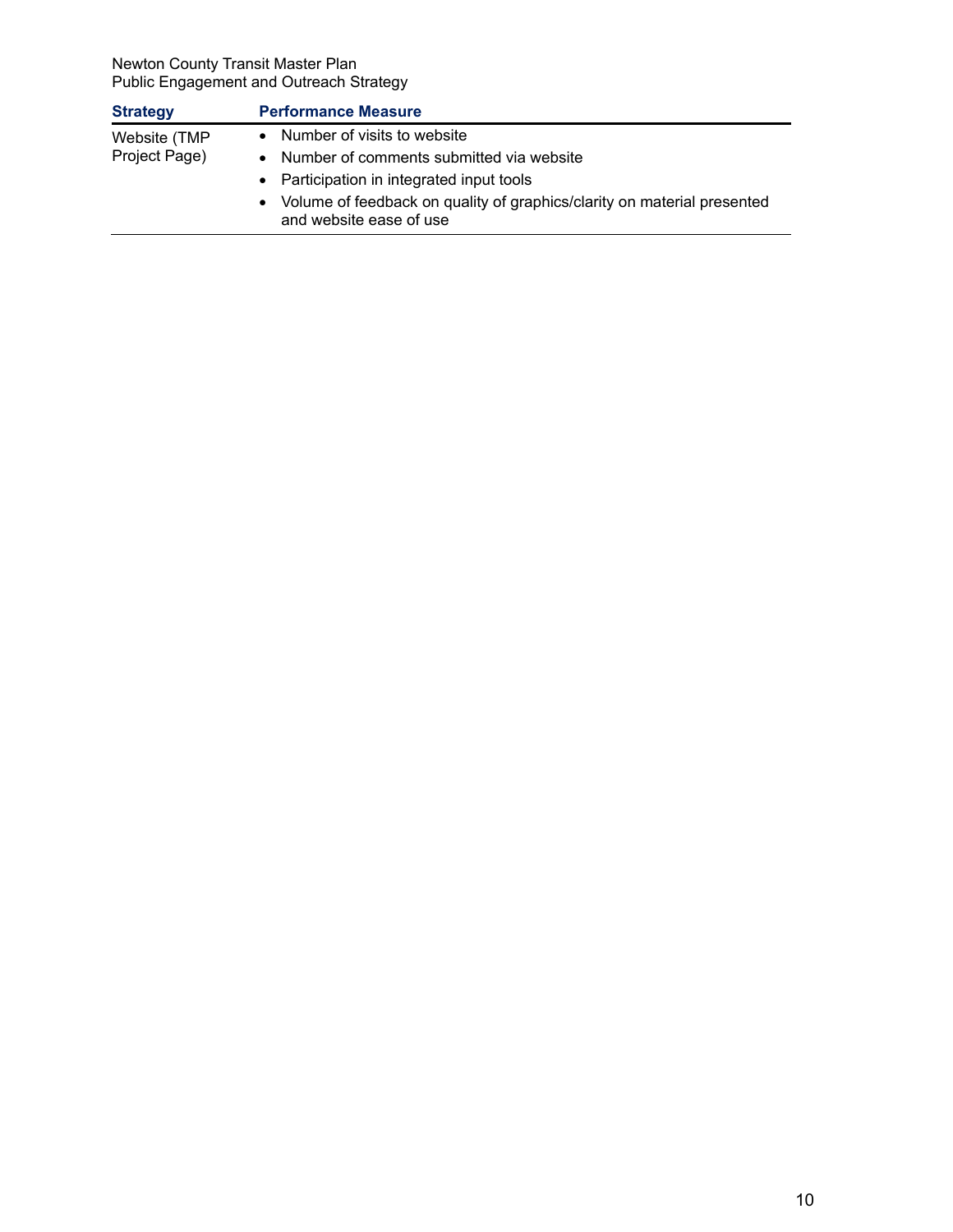# **Appendix A. Preliminary Schedule of Engagement Events and Activities**

|                               |                                                           | $Jan-21$    |  | Feb-21            |  | Mar-21  |                                          | Apr-21                              |                      | $May-21$                                       |  | $Jun-21$ |  | $Jul-21$                                        |             | Aug-21 |  | Sept-21 |  | Oct-21 |  | <b>Nov-21</b>                               |  | Dec-21 |  |
|-------------------------------|-----------------------------------------------------------|-------------|--|-------------------|--|---------|------------------------------------------|-------------------------------------|----------------------|------------------------------------------------|--|----------|--|-------------------------------------------------|-------------|--------|--|---------|--|--------|--|---------------------------------------------|--|--------|--|
|                               | Develop Stakeholder                                       |             |  |                   |  |         |                                          |                                     |                      |                                                |  |          |  |                                                 |             |        |  |         |  |        |  |                                             |  |        |  |
|                               | Strategy                                                  |             |  |                   |  |         |                                          |                                     |                      |                                                |  |          |  |                                                 |             |        |  |         |  |        |  |                                             |  |        |  |
|                               | <b>Technical Stakeholder</b><br>Surveys and<br>Interviews |             |  |                   |  | Survey  | Stakeholder<br>Development               | Stakeholder<br>Survey<br>Deployment |                      | Follow-up<br>Interviews                        |  |          |  |                                                 |             |        |  |         |  |        |  |                                             |  |        |  |
|                               |                                                           |             |  |                   |  |         |                                          |                                     |                      |                                                |  |          |  |                                                 |             |        |  |         |  |        |  |                                             |  |        |  |
|                               | <b>Technical Committee</b>                                |             |  |                   |  |         |                                          |                                     |                      | Existing /<br>Future<br>Conditions<br>Findings |  |          |  | Transit<br>Needs<br>Analysis<br>Findings        |             |        |  |         |  |        |  | Draft TMP /<br>Strategies /<br>Investments  |  |        |  |
|                               |                                                           |             |  |                   |  |         |                                          |                                     |                      |                                                |  |          |  |                                                 |             |        |  |         |  |        |  |                                             |  |        |  |
|                               | <b>Public Survey</b>                                      |             |  |                   |  |         | <b>Public Survey</b><br>Development      | Deployment                          | <b>Public Survey</b> | <b>Public Survey</b><br>Closes                 |  |          |  |                                                 |             |        |  |         |  |        |  |                                             |  |        |  |
|                               | <b>Community Events</b>                                   | See Table 1 |  |                   |  |         |                                          |                                     |                      |                                                |  |          |  |                                                 |             |        |  |         |  |        |  |                                             |  |        |  |
|                               |                                                           |             |  |                   |  |         |                                          |                                     |                      |                                                |  |          |  |                                                 |             |        |  |         |  |        |  |                                             |  |        |  |
| <b>Schedule of Activities</b> | <b>Public Meeting</b>                                     |             |  |                   |  |         |                                          |                                     |                      | Existing /<br>Future<br>Conditions<br>Findings |  |          |  | <b>Transit</b><br>Needs<br>Analysis<br>Findings |             |        |  |         |  |        |  | Draft TMP /<br>Strategies /<br>Investments  |  |        |  |
|                               | Targeted Outreach                                         |             |  |                   |  |         |                                          |                                     |                      |                                                |  |          |  |                                                 |             |        |  |         |  |        |  |                                             |  |        |  |
|                               | (EJ and other)                                            |             |  |                   |  |         |                                          |                                     |                      |                                                |  |          |  |                                                 |             |        |  |         |  |        |  |                                             |  |        |  |
|                               | Project Collateral<br>Materials                           |             |  |                   |  |         | Development<br>of Project<br>Collateral  | Finalize and<br>Collateral          | Disseminate          |                                                |  |          |  |                                                 |             |        |  |         |  |        |  |                                             |  |        |  |
|                               |                                                           |             |  |                   |  |         |                                          |                                     |                      |                                                |  |          |  |                                                 |             |        |  |         |  |        |  |                                             |  |        |  |
|                               | Project Website                                           |             |  | Set up<br>Website |  | website | Add Project<br>Collateral<br>material to |                                     |                      | Update with<br>Public<br>Meeting<br>content    |  |          |  | Public<br>Meeting<br>content                    | Update with |        |  |         |  |        |  | Update with<br>Public<br>Meeting<br>content |  |        |  |
|                               | Social Media                                              |             |  |                   |  |         |                                          |                                     |                      |                                                |  |          |  |                                                 |             |        |  |         |  |        |  |                                             |  |        |  |
|                               | Documentation of<br>Activities                            |             |  |                   |  |         |                                          |                                     |                      |                                                |  |          |  |                                                 |             |        |  |         |  |        |  |                                             |  |        |  |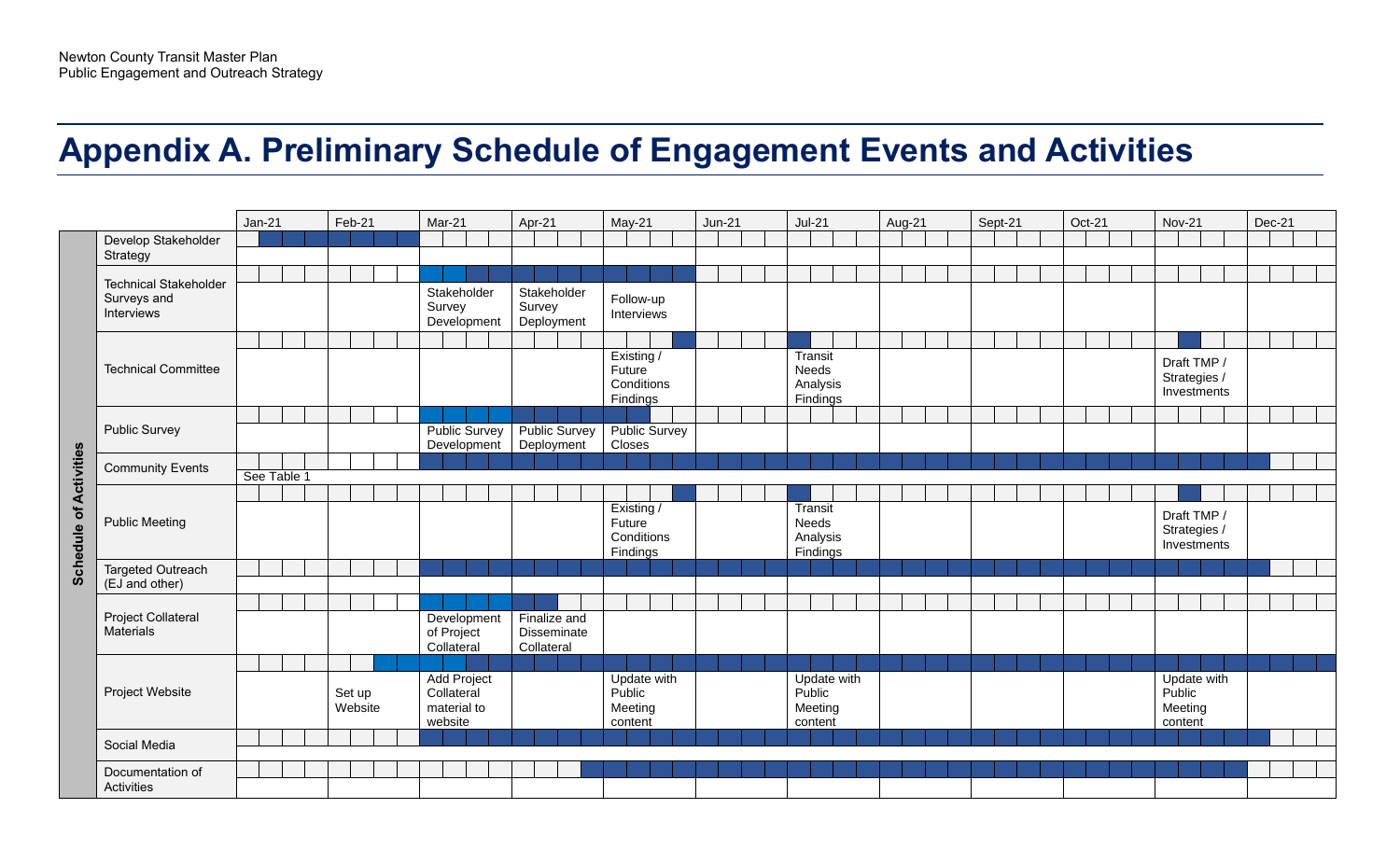# **Appendix B. Preliminary Stakeholder and Technical Committee List**

**Key Stakeholders**

| <b>Name</b>                                 | <b>Title</b>                      | <b>Organization</b>                                  | <b>Phone</b>                | <b>Email</b>                                               |  |  |  |  |  |  |
|---------------------------------------------|-----------------------------------|------------------------------------------------------|-----------------------------|------------------------------------------------------------|--|--|--|--|--|--|
| <b>Newton County Board of Commissioners</b> |                                   |                                                      |                             |                                                            |  |  |  |  |  |  |
| Marcello Banes                              | Chairman                          | Newton County BOC                                    | (678) 625-1201              | mbanes@co.newton.ga.us                                     |  |  |  |  |  |  |
| <b>Stan Edwards</b>                         | Commissioner - District 1         | Newton County BOC                                    | (678) 625-1200              | asedwards@co.newton.ga.us                                  |  |  |  |  |  |  |
| <b>Desmond Mason</b>                        | <b>Commissioner - District 2</b>  | Newton County BOC                                    | (678) 544-5212              | dmason@co.newton.ga.us                                     |  |  |  |  |  |  |
| Alana Sanders                               | <b>Commissioner - District 3</b>  | Newton County BOC                                    | (678) 625-1200              | asanders@co.newton.ga.us                                   |  |  |  |  |  |  |
| JC Henderson                                | Commissioner - District 4         | Newton County BOC                                    | (770) 896-3826              | jchenderson@co.newton.ga.us                                |  |  |  |  |  |  |
| Ronnie Cowan                                | Commissioner - District 5         | Newton County BOC                                    | (678) 313-4607              | rcowan@co.newton.ga.us                                     |  |  |  |  |  |  |
| <b>County + Local Governments and CIDS</b>  |                                   |                                                      |                             |                                                            |  |  |  |  |  |  |
| Lloyd Kerr                                  | <b>County Manager</b>             | Newton County                                        | (678) 625-1615              | lkerr@co.newton.ga.us                                      |  |  |  |  |  |  |
| Bryan Fazio                                 | <b>Public Information Officer</b> | Newton County                                        | (678) 625-1242              | bfazio@co.newton.ga.us                                     |  |  |  |  |  |  |
| Jody Nolan                                  | Director of Emergency Management  | Newton County                                        | (678) 784-2127              | inolan@co.newton.ga.us; jody.nolan@covington-newton911.com |  |  |  |  |  |  |
| Tracy Hernandez                             | <b>Zoning Administrator</b>       | Newton County                                        | (770) 784-2018              | thernandez@co.newton.ga.us                                 |  |  |  |  |  |  |
| <b>Chris Stanley</b>                        | Stormwater Manager                | Newton County                                        | (678) 625-1660              | cstanley@co.newton.ga.us                                   |  |  |  |  |  |  |
| Shena Applewhaite                           | Planner                           | Newton County                                        | (678) 625-1231              | sapplewhaite@co.newton.ga.us                               |  |  |  |  |  |  |
| Tim Lawrence                                | <b>GIS Director</b>               | Newton County                                        | (678) 625-1620              | tlawrence@co.newton.ga.us                                  |  |  |  |  |  |  |
| Dwayne Mask                                 | <b>Recreation Director</b>        | Newton County                                        | (770) 786-4373 Ext.<br>1054 | dmask@co.newton.ga.us                                      |  |  |  |  |  |  |
| Ezell Brown                                 | Sheriff                           | Newton County                                        | (678) 625-1401              | ezell.brown@yahoo.com                                      |  |  |  |  |  |  |
| LaTonja Hamp                                | Film Chairman                     | Newton County                                        | (678) 625-1252              | lhamp@co.newton.ga.us                                      |  |  |  |  |  |  |
| Kathy Morgan                                | <b>CID Administrator</b>          | Highway 278 Community Improvement<br><b>District</b> | (770) 786-7510 Ext.<br>31   | cid@selectnewton.com                                       |  |  |  |  |  |  |
| Laurie Riley                                | Manager                           | Keep Newton Beautiful                                | (770) 784-2015              | lriley@co.newton.ga.us                                     |  |  |  |  |  |  |
| Samantha Fuhrey                             | Superintendent                    | Newton County Schools                                |                             | fuhrey.samantha@newton.k12.ga.us                           |  |  |  |  |  |  |
| <b>Chad McCaskill</b>                       | <b>Transportation Director</b>    | <b>Newton County Schools</b>                         |                             | mccaskill.chad@newton.k12.ga.us                            |  |  |  |  |  |  |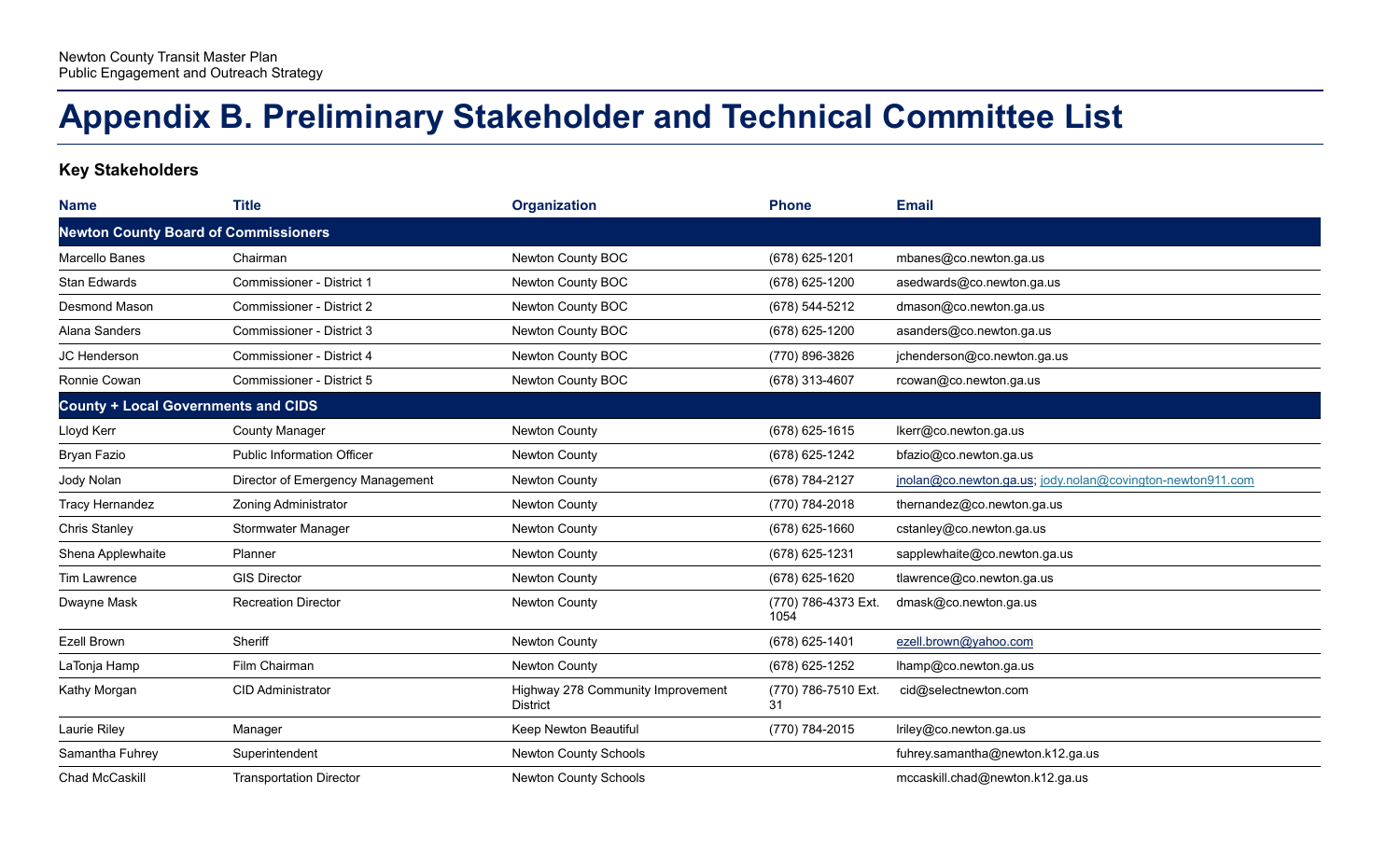| <b>Name</b>            | <b>Title</b>                                                           | <b>Organization</b>                                   | <b>Phone</b>                | <b>Email</b>                    |
|------------------------|------------------------------------------------------------------------|-------------------------------------------------------|-----------------------------|---------------------------------|
| <b>Scott Andrews</b>   | <b>City Manager</b>                                                    | City of Covington                                     | (770) 385-2012              | sandrews@cityofcovington.org    |
| Tres Thomas            | Planning & Development Director                                        | City of Covington                                     | (770) 385-2180              | tthomas@cityofcovington.org     |
| <b>William Smith</b>   | <b>Economic Development Manager</b>                                    | City of Covington                                     | (678) 212-6459              | wsmith@cityofcovington.org      |
| <b>Trey Sanders</b>    | <b>Community Development Director</b>                                  | City of Covington                                     | (678) 212-6456              | tsanders@cityofcovington.org    |
| <b>Blair Northern</b>  | Mayor Pro Tempore/ Councilman                                          | City of Mansfield                                     | (404) 834-5266              | bnorthern@mansfieldga.gov       |
| <b>Matthew Pepper</b>  | <b>City Manager</b>                                                    | City of Oxford                                        |                             | mpepper@oxfordgeorgia.org       |
| Frank Etheridge        | <b>City Manager</b>                                                    | City of Porterdale                                    |                             | fetheridge@cityofporterdale.com |
| Adele Schirmer         | <b>City Manager</b>                                                    | City of Social Circle                                 | (770) 464-6901              | manager@socialcirclega.gov      |
| Mindy McQueen          | <b>Transit Supervisor</b>                                              | City of Social Circle                                 | (770) 464-4953              | mmcqueen@socialcirclega.gov     |
| <b>Ashley Best</b>     | <b>County Extension Agent/Coordinator</b>                              | <b>UGA Extension Newton County</b>                    | (770) 784-2010              | uge2217@uga.edu                 |
|                        | <b>Businesses, Business Interests, and Institutional Organizations</b> |                                                       |                             |                                 |
| John King              | Airport Manager                                                        | <b>Covington Municipal Airport</b>                    |                             | jking@cityofcovington.org       |
| Dave Bernd             | VP of Economic Development                                             | Newton County Industrial Development<br>Authority     | (770) 637-7964              | dwbernd@selectnewton.com        |
| Debbie Harper          | President                                                              | Covington Newton County Chamber of<br>Commerce        | (770) 786-7510              | dharper@newtonchamber.com       |
| Shane Short            | <b>Economic Developer</b>                                              | <b>Stanton Springs Industrial Park</b>                | (770) 267-6594              | shane@i20jda.com                |
| Rhonda Keeter          | Workforce Development Program Director                                 | Northeast Georgia Regional Commission<br>(NEGRC)      | (706) 369-5703<br>Ext. 327  | rkeeter@negrc.org               |
| Jeffrey Wearing        | Board Member for Newton County                                         | NEGRC Local Workforce Development<br>Board            |                             | jwearing@oxfordgeorgia.org      |
| Josephine Kelly        | Downtown Development Director                                          | City of Porterdale                                    |                             | jkelly@cityofporterdale.com     |
| <b>Nic Matthews</b>    | Downtown Coordinator                                                   | City of Covington                                     | (678) 212-6457              | nmatthews@cityofcovington.org   |
| Thomas Beverly         | Newton Campus Dean                                                     | Georgia Piedmont Technical College -<br>Newton Campus | (404) 297-9522<br>Ext. 5302 | thomasb@gptc.edu                |
| Nancy P. Kropf         | Perimeter College Dean                                                 | Georgia Perimeter College                             | (678) 891-2700              | nkropf@gsu.edu                  |
| Regina McGuire Barrett | Senior Associate Director of Programs                                  | Emory University - Oxford Campus                      | (770) 784-8407              | rmbarre@emory.edu               |
| Alan Ware              | <b>Transportation Manager</b>                                          | Emory University - Oxford Campus                      | (770) 784-8506              | alan.e.ware@emory.edu           |
| Debbie Pohl            | <b>Executive Officer</b>                                               | Newton Home Builders Association                      | (404) 626-9912              | besafe4151@gmail.com            |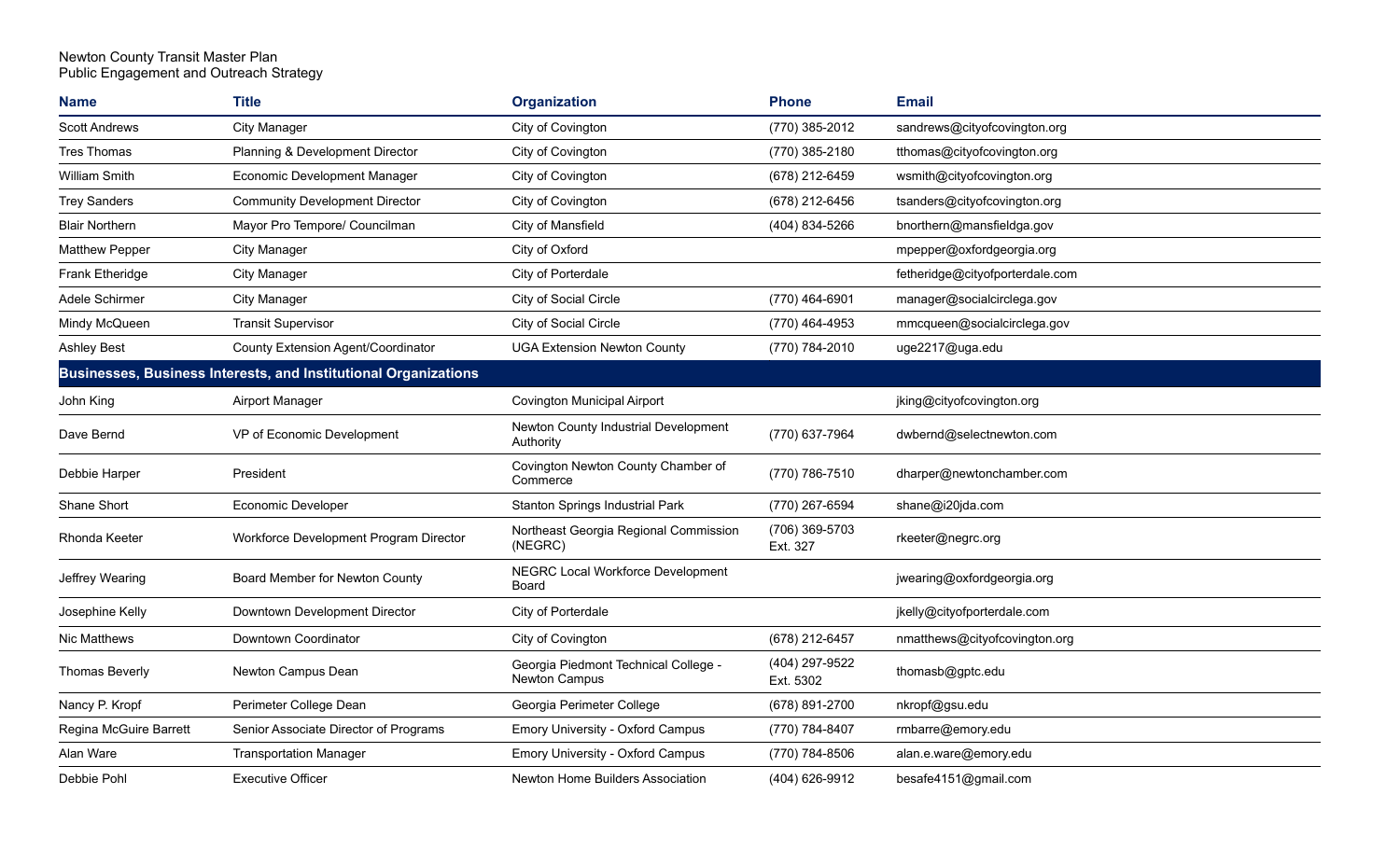| <b>Name</b>                              | <b>Title</b>                  | <b>Organization</b>                   | <b>Phone</b>              | <b>Email</b>                                                                             |
|------------------------------------------|-------------------------------|---------------------------------------|---------------------------|------------------------------------------------------------------------------------------|
| David Kent                               | CEO                           | Piedmont Hospital - Newton            | (770) 786-7053            |                                                                                          |
| <b>Neighborhood and Community Groups</b> |                               |                                       |                           |                                                                                          |
| John Keck                                | President                     | <b>Covington Conyers Cycling Club</b> |                           | contactc4group@gmail.com                                                                 |
| Jim Behning                              | <b>Board Member</b>           | <b>Newton Trails</b>                  |                           | info@newtontrails.org                                                                    |
| <b>Frank Turner</b>                      | Chairperson                   | Newton County Land Trust Alliance     | (770) 786-4390            |                                                                                          |
| Kay Coggin                               | President                     | Friends of Porterdale, Inc.           |                           | fop@friendsofporterdale.com;                                                             |
| <b>GilGil Fauber</b>                     | President-Elect               | Rotary Club of Covington              |                           | Contact Form available at: http://www.rotarycovington.org/?s=contact                     |
| <b>Richard Henderson</b>                 | <b>Board Member</b>           | Lions Club of Oxford                  | (770) 786-4896            | covingtongalions@gmail.com                                                               |
| Lions Club of Covington                  |                               | Lions Club of Covington               |                           | covingtongalions@gmail.com                                                               |
| Alcovy CASA                              |                               | Alcovy CASA                           | (678) 625-1246            | Info@alcovycasa.org                                                                      |
| Kiwanis Club of Covington                |                               | Kiwanis Club of Covington             |                           | covingtonkiwanisclub@gmail.com                                                           |
| Louly Hay-Kapp                           | <b>Executive Director</b>     | <b>Covington YMCA</b>                 | (770) 787-3908            | loulyh@ymcaatlanta.org                                                                   |
| <b>Buncie Hay Lanners</b>                | <b>Executive Director</b>     | The Arts Association in Newton County | (770) 786-8188            | info@newtoncountyarts.org                                                                |
| Tamara Richardson                        |                               | Newton County Miracle League          | (770) 786-4373<br>Ext. 14 | trichardson@co.newton.ga.us                                                              |
| Newton County Boys and<br>Girls Club     |                               | Newton County Boys and Girls Club     | (470) 444-1914            | INFO@BGCNCG.COM                                                                          |
| Jonathan Scharf                          | Pastor                        | Abiding Grace Lutheran Church         | (770) 385-7691            | pastor@abidinggrace.com                                                                  |
| <b>Elected Officials</b>                 |                               |                                       |                           |                                                                                          |
| David Eady                               | Mayor                         | Oxford                                |                           | dseady@oxfordgeorgia.org                                                                 |
| Steve Horton                             | Mayor                         | City of Covington                     |                           | Contact Form available at:<br>https://cityofcovington.org/index.php?section=city-council |
| Arline Chapman                           | Mayor                         | Porterdale                            |                           | achapman@cityofporterdale.com                                                            |
| Gregg Ellwanger                          | Mayor                         | Newborn                               | (770) 787-1660            | gellwanger@bellsouth.net; nbornga@bellsouth.net                                          |
| <b>Blair Northern</b>                    | Mayor Pro Tempore/ Councilman | City of Mansfield                     | (404) 834-5266            | bnorthern@mansfieldga.gov                                                                |
| David Keener                             | Mayor                         | Social Circle                         | (404) 713-1279            | dkeener@socialcirclega.gov                                                               |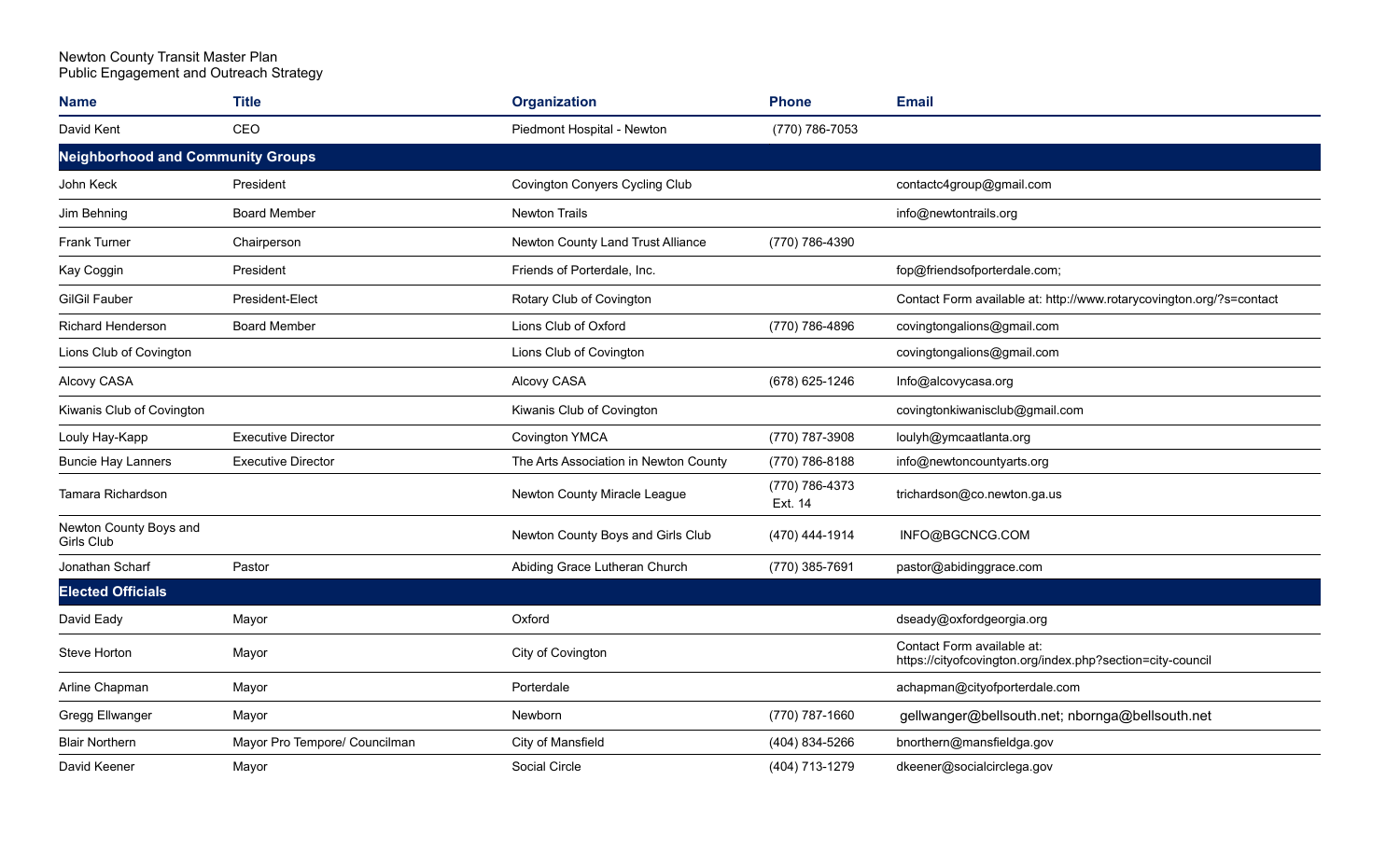| <b>Name</b>                                 | <b>Title</b>                                                           | <b>Organization</b>                                 | <b>Phone</b>               | <b>Email</b>                       |
|---------------------------------------------|------------------------------------------------------------------------|-----------------------------------------------------|----------------------------|------------------------------------|
| <b>Marginalized Populations</b>             |                                                                        |                                                     |                            |                                    |
| Rebeca Gibbons                              | Co-Founder/CEO/President                                               | Unidos Latinos                                      | (678) 806-5677             | unidossomosunited@gmail.com        |
| Clara Lett                                  | <b>Executive Director</b>                                              | Garden of Gethsemane Homeless Shelter               | (770) 787-8519             | garden gethsemaneshelter@yahoo.com |
| Julius Webb                                 | <b>Executive Director</b>                                              | Family Community Housing, Inc.                      | (770) 787-4436             | fcha2002@aol.com                   |
| Archie Shepherd                             | President                                                              | National Action Network, Newton County<br>Chapter   | (404) 358-3383             | nannewtoncountychapter@gmail.com   |
| Eric Lee, Sr.                               | Pastor                                                                 | Springfield Baptist Church                          | (770) 929-1111<br>Ext. 132 |                                    |
|                                             | <b>Interested and/or Transit Dependent Public</b>                      |                                                     |                            |                                    |
| Freda Reed                                  | <b>Director of Senior Services</b>                                     | <b>Newton County</b>                                | (770) 787-0038             | freed@co.newton.ga.us              |
| <b>Regional and State Planning Partners</b> |                                                                        |                                                     |                            |                                    |
| Cain Williamson                             | <b>Chief Planning Officer</b>                                          | Atlanta-Region Transit Link Authority (ATL)         | (470) 630-0013             | cwilliamson@atItransit.ga.gov      |
| <b>Gail Franklin</b>                        | <b>Chief Transit Officer</b>                                           | Georgia Regional Transportation Authority<br>(GRTA) | (404) 893-3030             | GFranklin@srta.ga.gov              |
| <b>Sidney Douse</b>                         | <b>Senior Planner</b>                                                  | Atlanta Regional Commission                         | (470) 378-1595             | SDouse@atlantaregional.org         |
| <b>Burke Walker</b>                         | <b>Executive Director</b>                                              | Northeast Georgia Regional Commission<br>(NEGRC)    | (706) 369-5650<br>Ext. 304 | bwalker@negrc.org                  |
| John Devine                                 | <b>Principal Planner</b>                                               | Northeast Georgia Regional Commission<br>(NEGRC)    | (706)369-5650 ext.<br>323  | jdevine@negrc.org                  |
| Kaycee Mertz                                | <b>Transit Program Manager</b>                                         | GDOT Office of Intermodal                           | (404) 347-0657             | kmertz@dot.ga.gov                  |
| <b>Troy Green</b>                           | Assistant Program Delivery Manager - Interim<br>D <sub>2</sub> Liaison | <b>GDOT Office of Intermodal</b>                    | (912) 530-4372             | tgreen@dot.ga.gov                  |
| <b>Ashley Finch</b>                         | Planner - 5303/5304 Program                                            | <b>GDOT Office of Intermodal</b>                    | (404) 631-1229             | afinch@dot.ga.gov                  |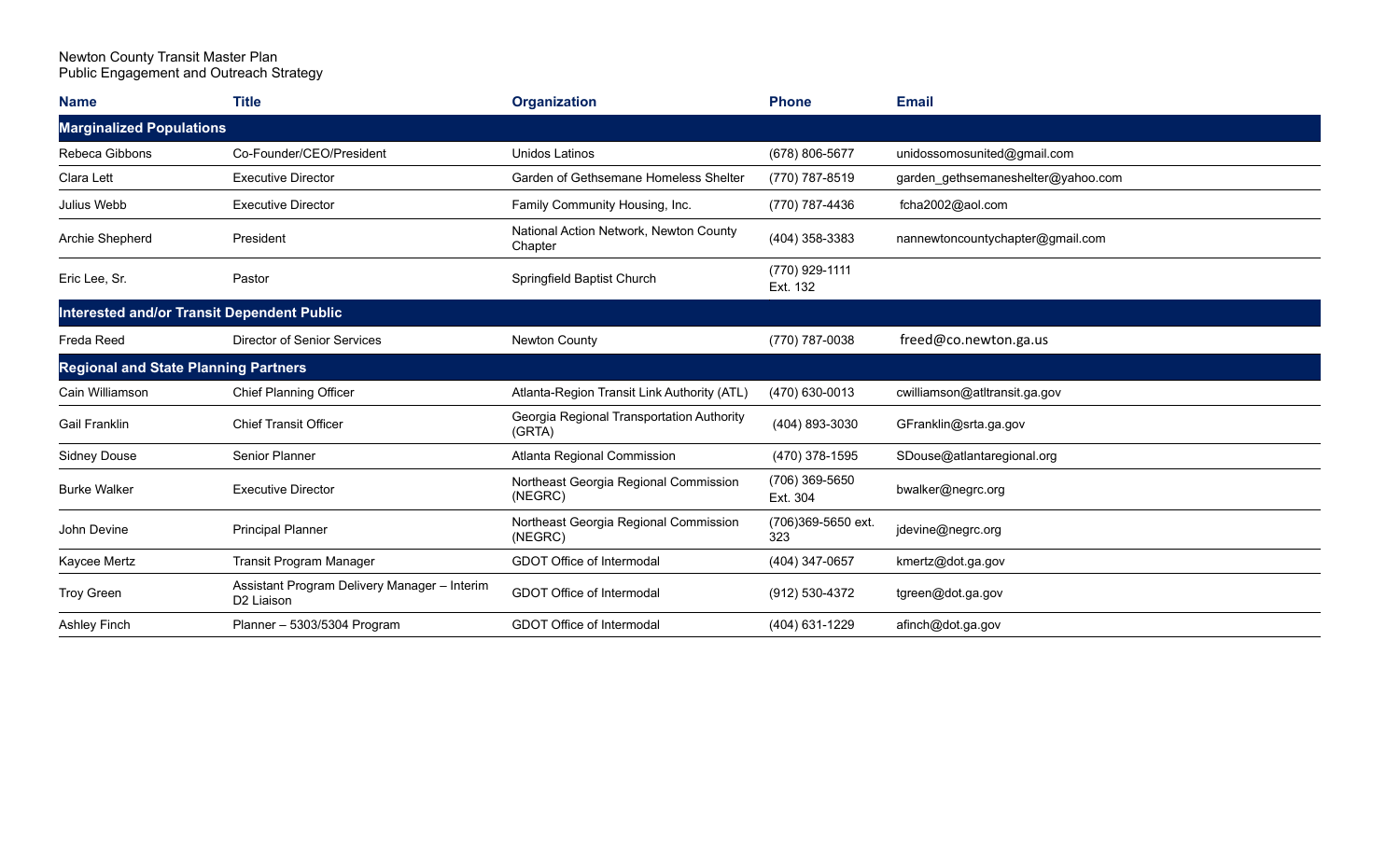#### **Technical Committee**

| <b>Name</b>           | <b>Title</b>                                        | <b>Organization</b>                              | <b>Phone</b>     | <b>Email</b>                                    |
|-----------------------|-----------------------------------------------------|--------------------------------------------------|------------------|-------------------------------------------------|
| <b>Chester Clegg</b>  | Newton County Transportation Director Newton County |                                                  | (678) 625-1300   | cclegg@co.newton.ga.us                          |
| <b>Toney Wright</b>   | Newton County Transportation<br>Engineer            | Newton County                                    | (678) 625-1300   | twright@co.newton.ga.us                         |
| Lloyd Kerr            | <b>County Manager</b>                               | Newton County                                    | $(678)$ 625-1615 | lkerr@co.newton.ga.us                           |
| Judy Johnson          | Director of Development Services                    | Newton County                                    | $(678)$ 625-1656 | jtjohnson@co.newton.ga.us                       |
| Bryan Fazio           | Newton County Public Information<br>Officer         | Newton County                                    | (678) 625-1242   | bfazio@co.newton.ga.us                          |
| Frank Etheridge       | <b>City Manager</b>                                 | City of Porterdale                               | (770) 786-2217   | fetheridge@cityofporterdale.com                 |
| Adele Schirmer        | <b>City Manager</b>                                 | City of Social Circle                            | (770) 464-6901   | manager@socialcirclega.gov                      |
| <b>Matthew Pepper</b> | <b>City Manager</b>                                 | City of Oxford                                   | (770) 786-7004   | mpepper@oxfordgeorgia.org                       |
| Dr. Scott Andrews     | <b>City Manager</b>                                 | City of Covington                                | (770) 385-2012   | sandrews@cityofcovington.org                    |
| <b>Tres Thomas</b>    | Planning & Development Director                     | City of Covington                                | (770) 385-2180   | tthomas@cityofcovington.org                     |
| <b>Blair Northern</b> | Mayor Pro Tempore/ Councilman                       | City of Mansfield                                | (404) 834-5266   | bnorthern@mansfieldga.gov                       |
| Gregg Ellwanger       | Mayor                                               | Town of Newborn                                  | (770) 787-1660   | gellwanger@bellsouth.net; nbornga@bellsouth.net |
| Marcello Banes        | Chairman                                            | Newton County Board of Commissioners             | (678) 625-1201   | mbanes@co.newton.ga.us                          |
| Dave Bernd            | VP of Economic Development                          | Newton County Industrial Development Authority   | (770) 637-7964   | dwbernd@selectnewton.com                        |
| Debbie Harper         | President                                           | Covington Newton County Chamber of Commerce      | (770) 786-7510   | dharper@newtonchamber.com                       |
| <b>Sidney Douse</b>   | Senior Planner                                      | Atlanta Regional Commission (ARC)                | (470) 378-1595   | SDouse@atlantaregional.org                      |
| Marquitrice Mangham   | <b>Principal Planner</b>                            | Atlanta Regional Commission (ARC)                | (470) 278-1675   | mmangham@atlantaregional.org                    |
| John Devine           | <b>Principal Planner</b>                            | Northeast Georgia Regional Commission (NEGRC)    | (706) 369-5650   | jdevine@negrc.org                               |
| Kathy Morgan          | <b>CID Administrator</b>                            | Highway 278 Community Improvement District       | (770) 786-7510   | cid@selectnewton.com                            |
| Gail Franklin         | <b>Chief Transit Officer</b>                        | Georgia Regional Transportation Authority (GRTA) | (404) 893-3030   | GFranklin@srta.ga.gov                           |
| Cain Williamson       | <b>Chief Planning Officer</b>                       | Atlanta-Region Transit Link Authority (ATL)      | $(470)$ 630-0013 | cwilliamson@atltransit.ga.gov                   |
| <b>Ashley Finch</b>   | Planner - 5303/5304 Program                         | GDOT Office of Intermodal                        | (404) 631-1229   | afinch@dot.ga.gov                               |
| Freda Reed            | <b>Director of Senior Services</b>                  | Newton County                                    | (770) 787-0038   | freed@co.newton.ga.us                           |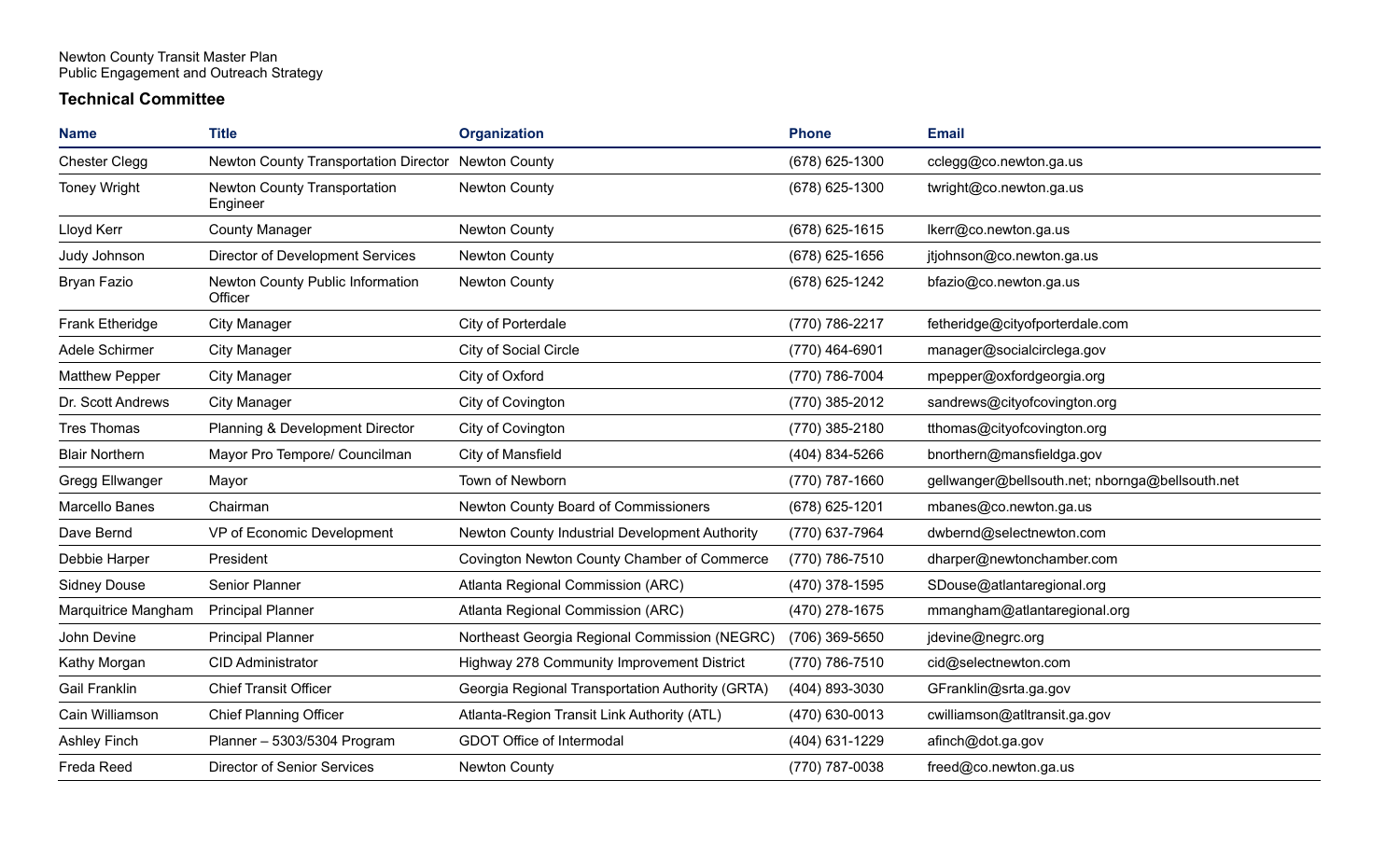# **Appendix C. Audience Engagement Guide**

| <b>Audience</b>                                                           | <b>Goal</b>                                                                                                                                                                                                                                            | <b>Tactic</b>                                                                                                                                                                                                                    | <b>Materials</b>                                                                                                                    | <b>Tools</b>                                                                                                                     |
|---------------------------------------------------------------------------|--------------------------------------------------------------------------------------------------------------------------------------------------------------------------------------------------------------------------------------------------------|----------------------------------------------------------------------------------------------------------------------------------------------------------------------------------------------------------------------------------|-------------------------------------------------------------------------------------------------------------------------------------|----------------------------------------------------------------------------------------------------------------------------------|
| <b>Newton County Board of</b><br><b>Commissioners</b>                     | Education and seek input on the TMP;<br>$\bullet$<br>Assist with identifying additional stakeholders;<br>$\bullet$<br>Request assistance with participating in community<br>$\bullet$<br>outreach and disseminating accurate and timely<br>information | • Board Meetings and Committees<br>• Participation in Virtual/In-person Meetings                                                                                                                                                 | Presentations<br>$\bullet$<br><b>Project Fact</b><br>$\bullet$<br>Sheet<br>Social Media<br>$\bullet$<br>content<br>Project graphics | • Board Meetings<br>• Project Website<br>• Marketing collateral                                                                  |
| <b>Businesses, Business Interests,</b><br>and Institutional Organizations | Educate employers on the TMP, process and timeline;<br>$\bullet$<br>• Assist with identifying additional stakeholders;<br>Assist with disseminating accurate and timely information<br>$\bullet$                                                       | • Provide content for distribution<br>Partner with commuter services programs,<br>providing information for distribution                                                                                                         | <b>Project Fact</b><br>$\bullet$<br><b>Sheet</b><br>Social Media<br>content<br>Project graphics                                     | • Stakeholder<br>Communications<br>• Project Website<br>• Virtual/In-person Public<br>Meetings                                   |
| <b>Neighborhood and Community</b><br><b>Groups</b>                        | Educate on project and process;<br>$\bullet$<br>Allow opportunity to ask questions;<br>$\bullet$<br>Identify concerns;<br>Provide input/feedback<br>$\bullet$                                                                                          | • Provide content for education and distribution<br>Offer "off-line" ways to learn and participate                                                                                                                               | <b>Project Fact</b><br>Sheet<br>FAQs<br>$\bullet$<br>Presentations<br>Social Media<br>Project graphics                              | • Partner Tool Kit<br>• Virtual/In-person Public<br>Meetings                                                                     |
| <b>Elected Officials</b>                                                  | Educate on project and process;<br>$\bullet$<br>Allow opportunity to ask questions;<br>$\bullet$<br>Identify concerns;<br>Provide input/feedback                                                                                                       | • Provide content for education and distribution<br>• Offer "off-line" ways to learn and participate                                                                                                                             | <b>Briefing</b><br>Meetings<br><b>Project Fact</b><br>$\bullet$<br>Sheet<br>FAQs<br>$\bullet$<br>Presentations<br>Maps<br>$\bullet$ | • Virtual/In-person Meetings<br>• Virtual/In-person Public<br>Meetings                                                           |
| <b>Historically Marginalized</b><br><b>Populations</b>                    | Reduce barriers to access information and provide<br>$\bullet$<br>comment:<br>Educate on TMP purpose and process;<br>$\bullet$<br>Allow opportunity to ask questions;<br>Identify concerns;<br>Provide input/feedback<br>$\bullet$                     | • Invite and community/advocacy groups to<br>participate in project stakeholder meetings<br>• Provide content for education and distribution<br>to community/advocacy groups<br>• Offer "off-line" ways to learn and participate | <b>Press Releases</b><br><b>Project Fact</b><br>$\bullet$<br><b>Sheet</b><br>FAQs<br>$\bullet$<br>Community<br>$\bullet$<br>Signage | Partner Tool Kit<br>$\bullet$<br>• Project Website<br>• Virtual/In-person Meetings<br>Signage/information<br>community locations |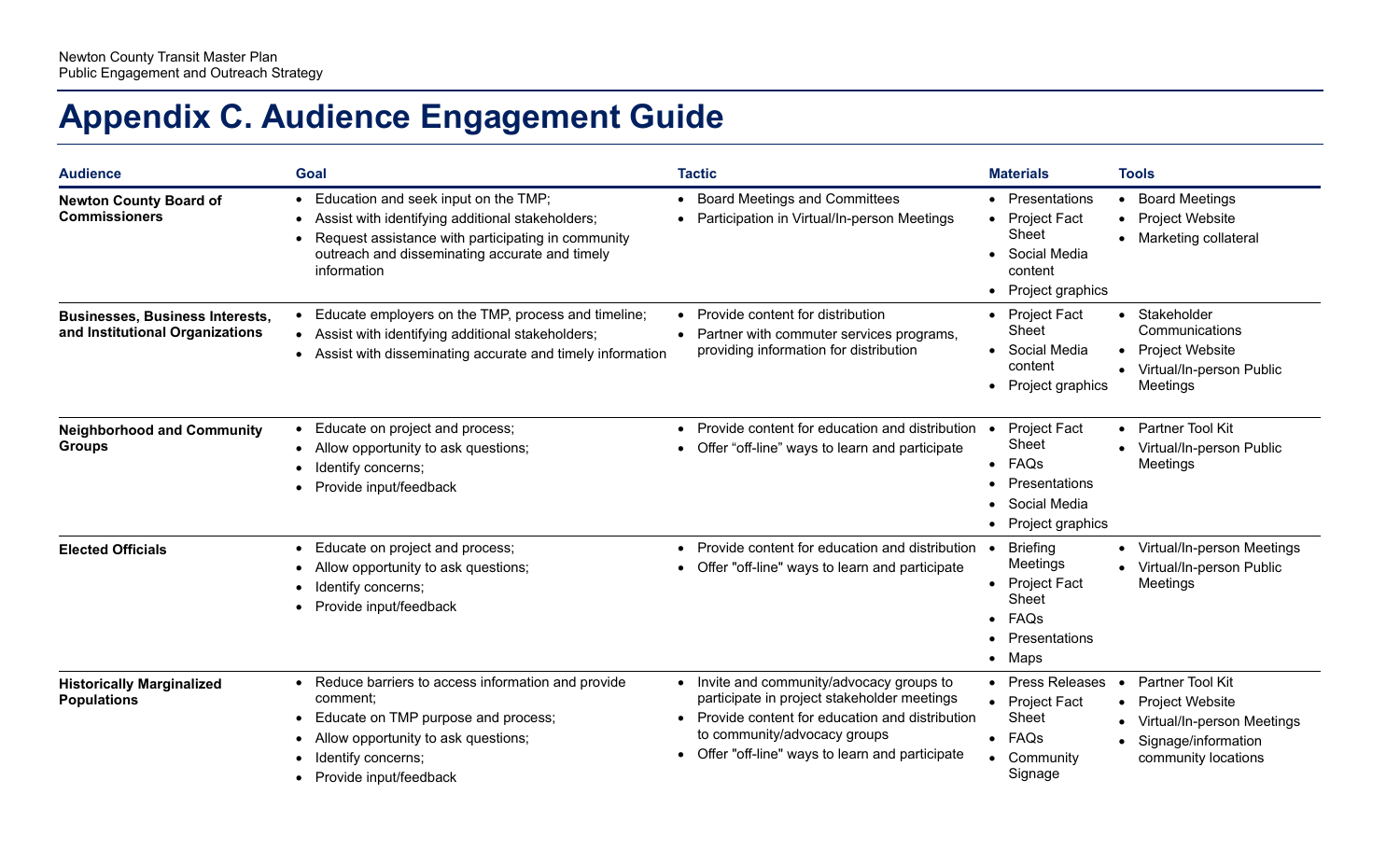| <b>Audience</b>                                                | Goal                                                                                                                                                                                                                                                               | <b>Tactic</b>                                                               | <b>Materials</b>                                                            | <b>Tools</b>                                                                                                |
|----------------------------------------------------------------|--------------------------------------------------------------------------------------------------------------------------------------------------------------------------------------------------------------------------------------------------------------------|-----------------------------------------------------------------------------|-----------------------------------------------------------------------------|-------------------------------------------------------------------------------------------------------------|
|                                                                |                                                                                                                                                                                                                                                                    |                                                                             | Presentations<br>Maps                                                       |                                                                                                             |
| <b>Local Governments and CIDS</b>                              | Educate local government and CID leaders on the TMP,<br>process and timeline;<br>Assist with identifying additional stakeholders;<br>Request assistance with disseminating accurate and<br>timely information to the residential and business<br>community members | Participate in Stakeholder meetings<br>• Provide content for distribution   | <b>Project Fact</b><br>Sheet<br>Social Media<br>content<br>Project graphics | <b>Technical Committee</b><br>Stakeholder<br>Communications<br>• Partner Tool Kit<br><b>Project Website</b> |
| <b>Regional, State and Federal</b><br><b>Planning Partners</b> | Aid and provide feedback on the TMP, process and<br>timeline;<br>Assist with identifying additional stakeholders;<br>Assist with participating in and disseminating accurate<br>and timely information                                                             | • Participate in Stakeholder meetings<br>• Provide content for distribution | <b>Project Fact</b><br>Sheet<br>Project graphics                            | <b>Technical Committee</b><br>Stakeholder<br>Communications<br>• Project Website                            |